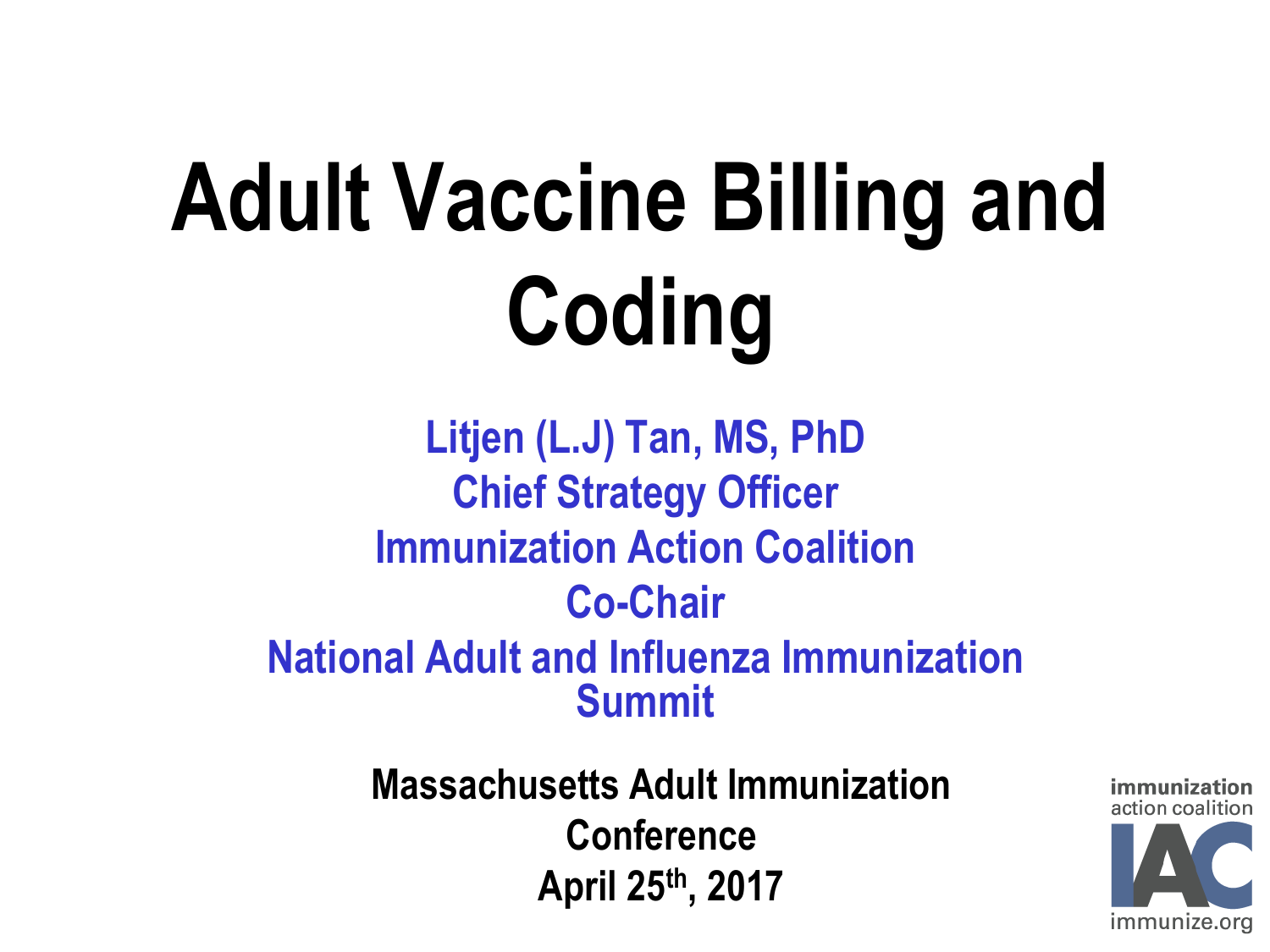## **Disclosures - Tan**

- **I have received honoraria from Pfizer, Seqirus, Temptime Corp., TruMedSystems, and Sanofi Pasteur for service as a scientific consultant.**
	- **My honoraria is donated to the IAC**
- **I do NOT intend to discuss an unapproved or investigative use of a commercial product/device in my presentation.**

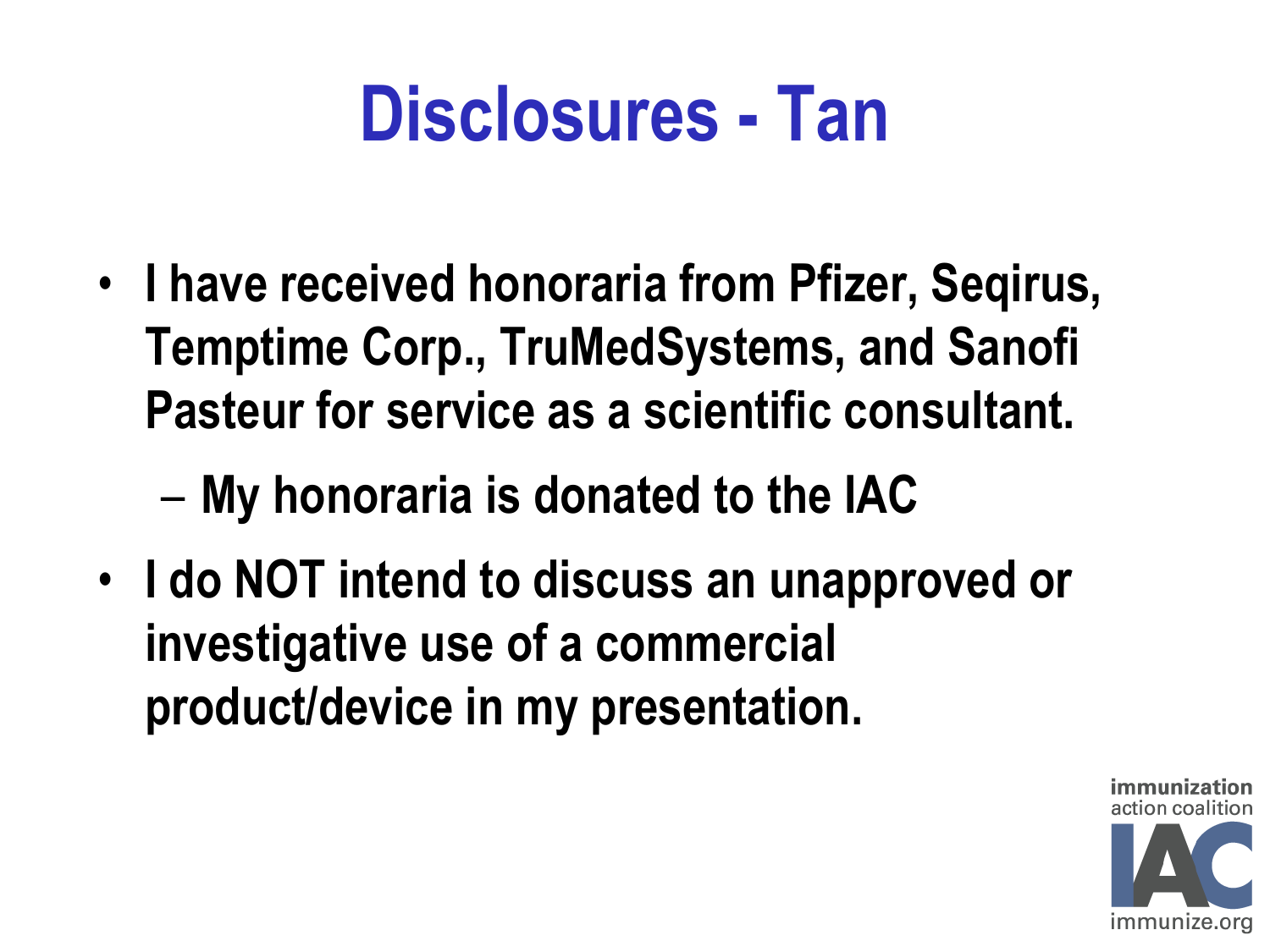## **Disclaimer**

**The opinions expressed in this presentation are solely those of the presenter and do not necessarily represent the official positions of the Immunization Action Coalition, or the National Adult and Influenza Immunization Summit**

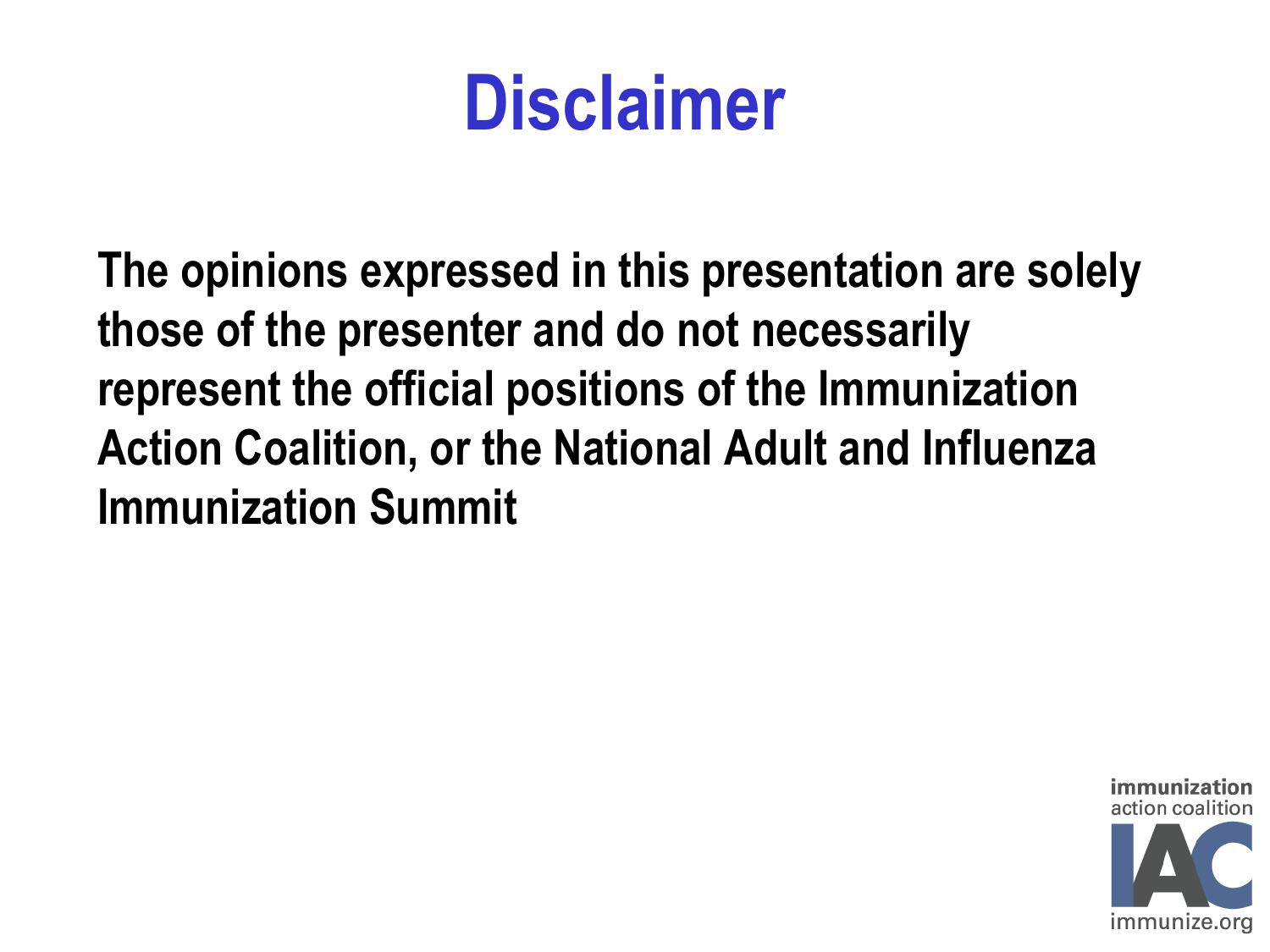#### **Objectives**

- **Vaccine Financing in the United States**
- **Challenges Facing Providers of Adult immunizations and Efforts currently ongoing to address them**
- **Tips on properly coding and billing for adult vaccines**
	- **Introduce Summit's NEW coding and billing website: [https://www.izsummitpartners.org/naiis](https://www.izsummitpartners.org/naiis-workgroups/access-provider-workgroup/coding-and-billing/)[workgroups/access-provider-workgroup/coding-and](https://www.izsummitpartners.org/naiis-workgroups/access-provider-workgroup/coding-and-billing/)[billing/](https://www.izsummitpartners.org/naiis-workgroups/access-provider-workgroup/coding-and-billing/).**

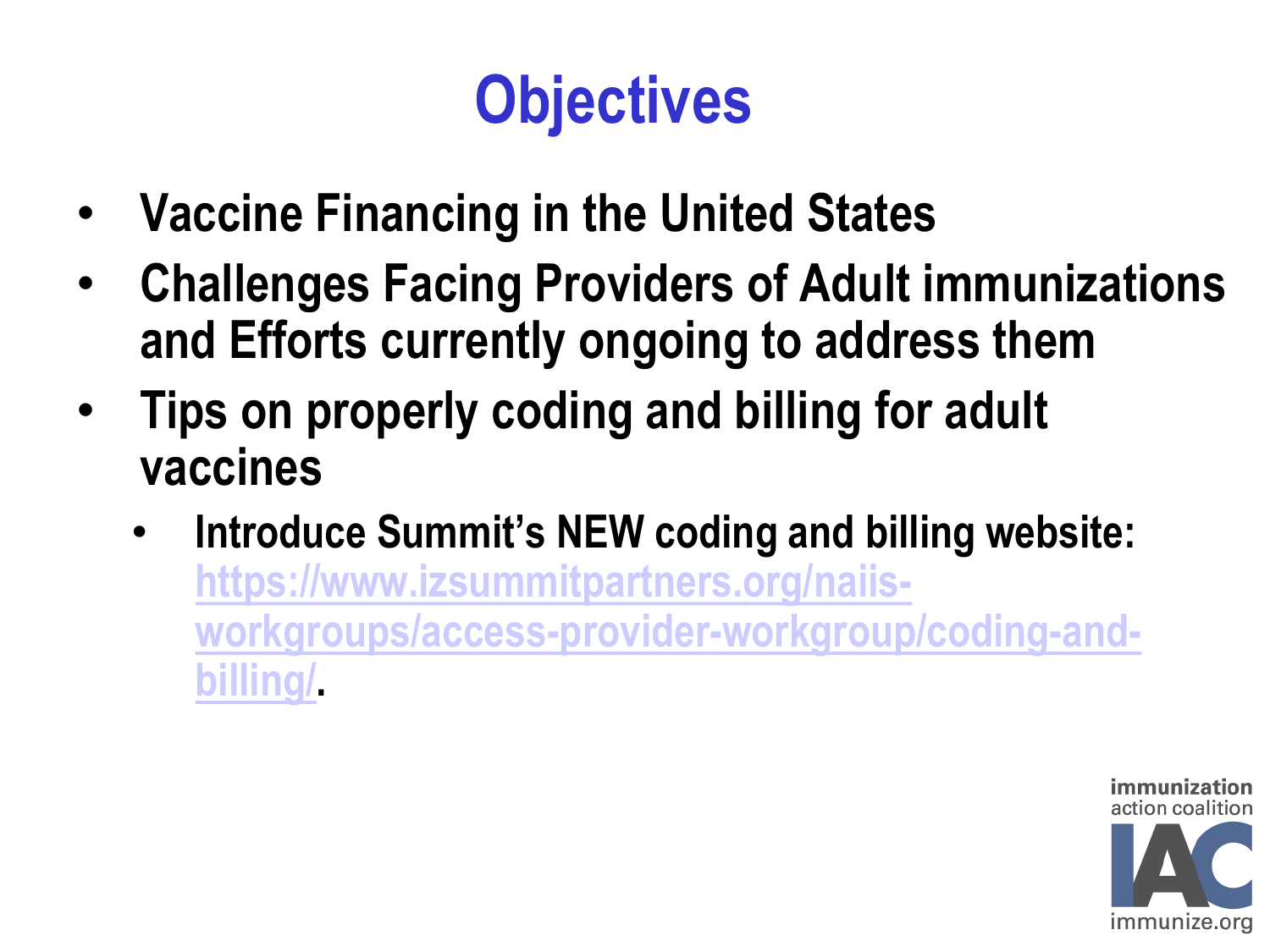# **Vaccine Financing in the United States**

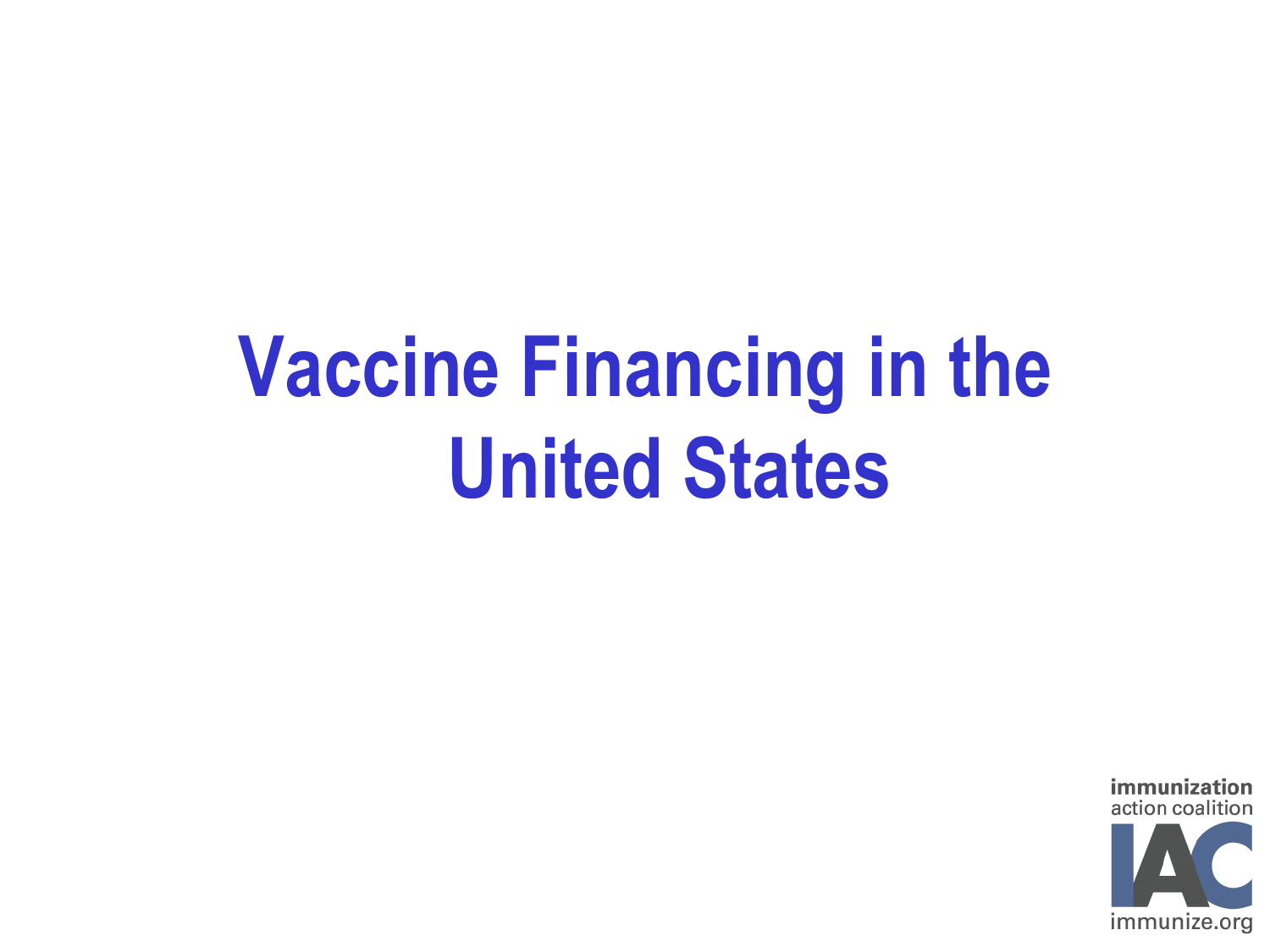## **Vaccine Financing in the United States**

- **Vaccines For Children (VFC, ~45% of children)**
	- **Entitlement for children up to age 19 served by:**
		- **Medicaid**
		- **Without health insurance**
		- **American Indians and Alaska Natives**
	- **Underinsured children can receive VFC vaccines at Federally Qualified Health Centers (FQHCs) or Rural Health Clinics (RHCs)**
- **Section 317**
	- **No longer be used to cover routine vaccination of children, adolescents, and adults who have public or private insurance that covers vaccination**
	- **Also has objective to improve adult IZ**
	- **Stagnant/declining (?) funding**

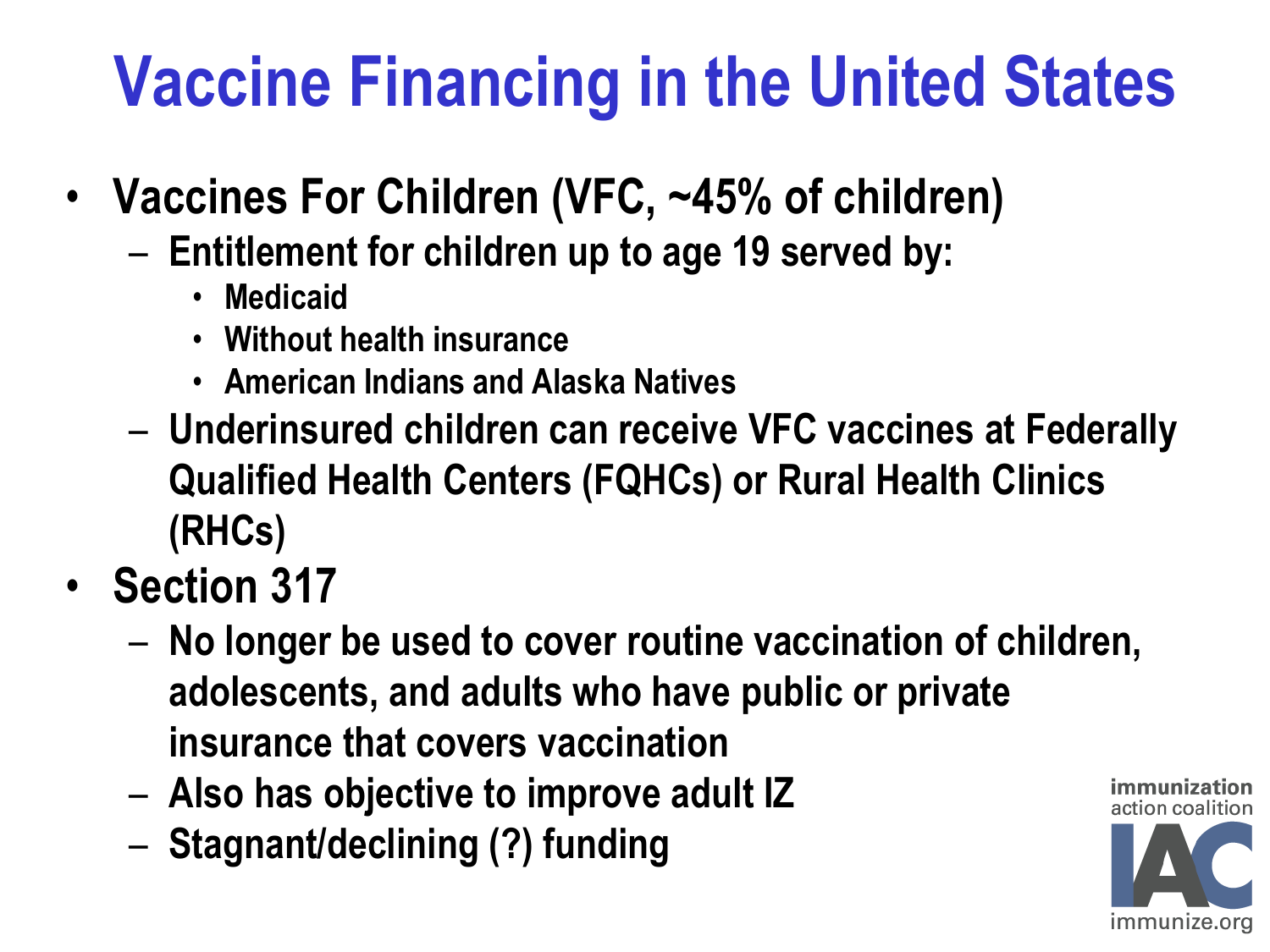#### **Post ACA - Federal Funding for Immunization Programs**

- **States may use state funds to purchase adult vaccines under CDC contracts**
- **Section 317 program was reauthorized, but…**
	- **Continued battle to sustain annual appropriations for Section 317 Program**

immuniza action coalition

immunize.org

– **CDC 2014 professional judgment - \$1,071 million**

| Program                                       | FY 2015<br><b>Appropriations</b> | <b>FY 16 President's Request</b> | <b>FY 16 Committee</b><br><b>Recommendation</b> |
|-----------------------------------------------|----------------------------------|----------------------------------|-------------------------------------------------|
| <b>Section 317</b><br>Immunization<br>Program | \$610,847,000                    | \$560,508,000                    | \$650,000,000                                   |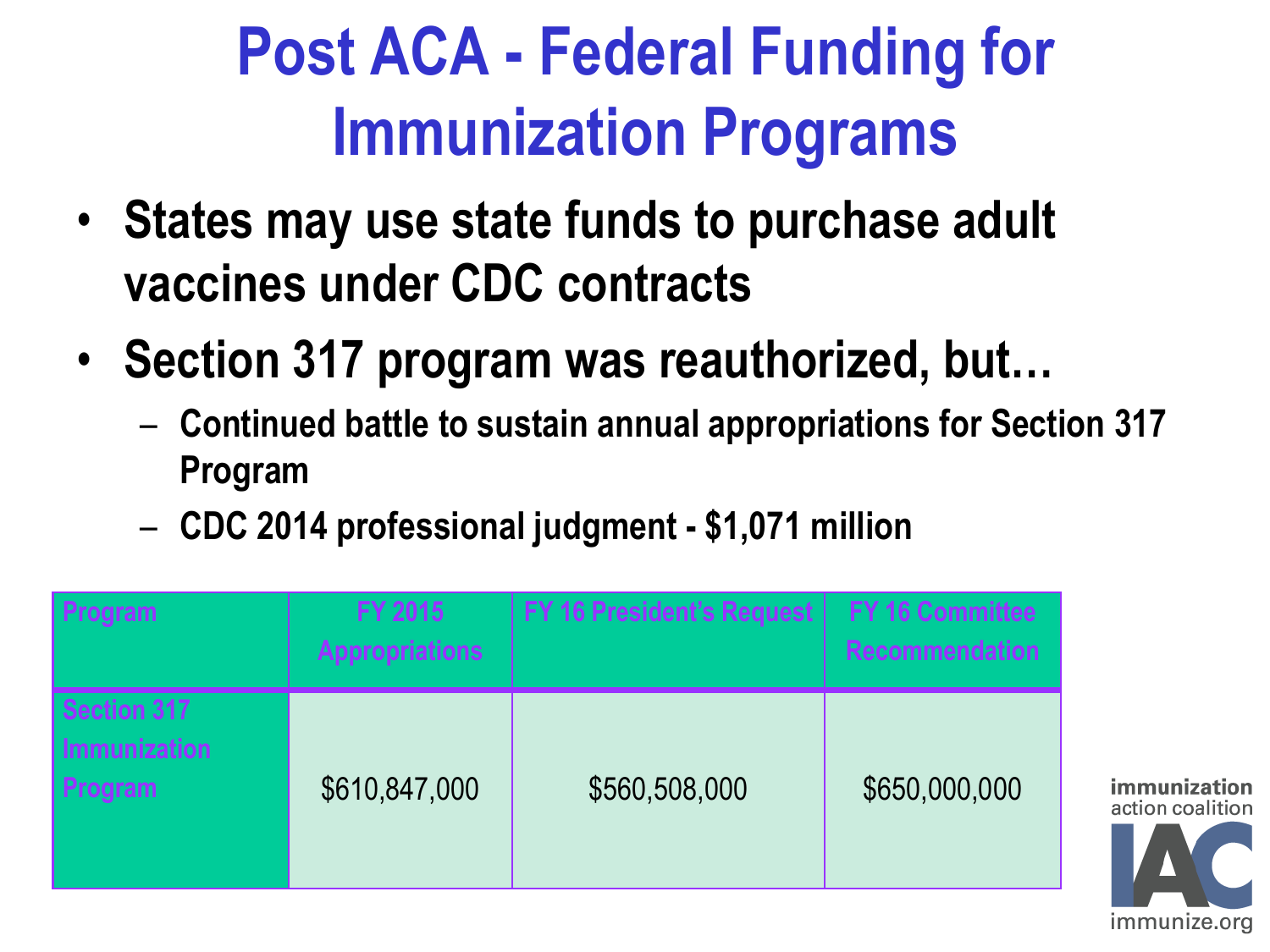## **Vaccine Financing in the United States**

#### • **Medicare**

- **Covers vaccines for those 65 years and older**
- **Influenza, Pneumococcal and Hepatitis B – Part B (by legislation)**
- **All other vaccines – Part D (eg, shingles)**

#### • **Medicaid**

- **Only public sector payer that provides for administration fee**
- **Admin fee set by states with state-to-state variance; states have to contribute enough funds to draw the maximum federal matching contribution allowable**
- **Maximum caps are set by CMS for admin fees but states set the floor.**
- **Private Sector (~50% of children)**
	- **Price of vaccine negotiated with distributors/manufacturers**
	- **Payment negotiated with payers**
	- Providers responsible for administering vaccine then seeking paymenth coalition **(compare with pharmaceuticals where patient fills prescription)**

immunize.org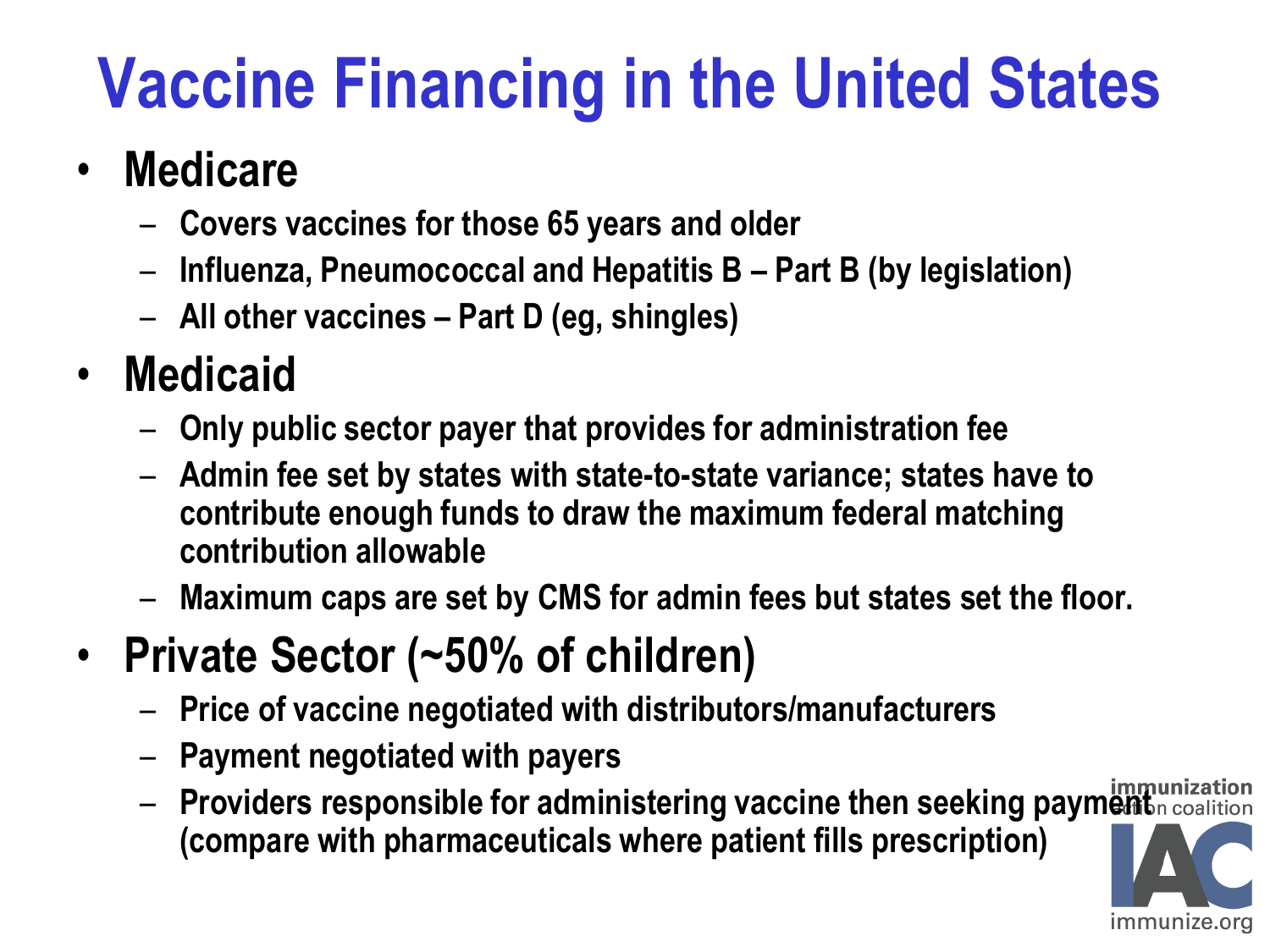# **Cost Challenges faced by Providers of Adult Immunizations**

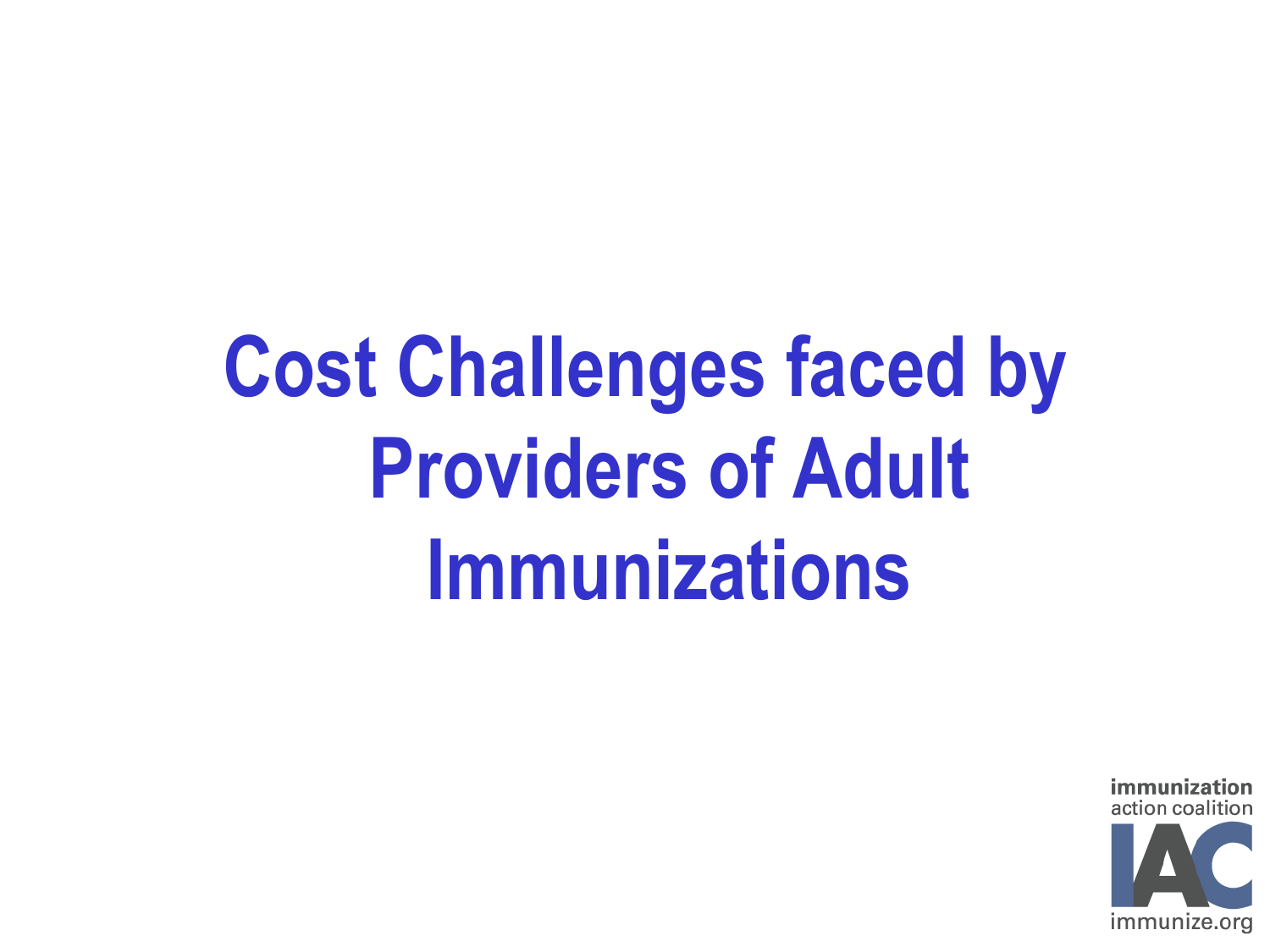## **Managing the Business of Vaccination: Providers**



#### Vaccination Event



Figure: Shen, et al NVPO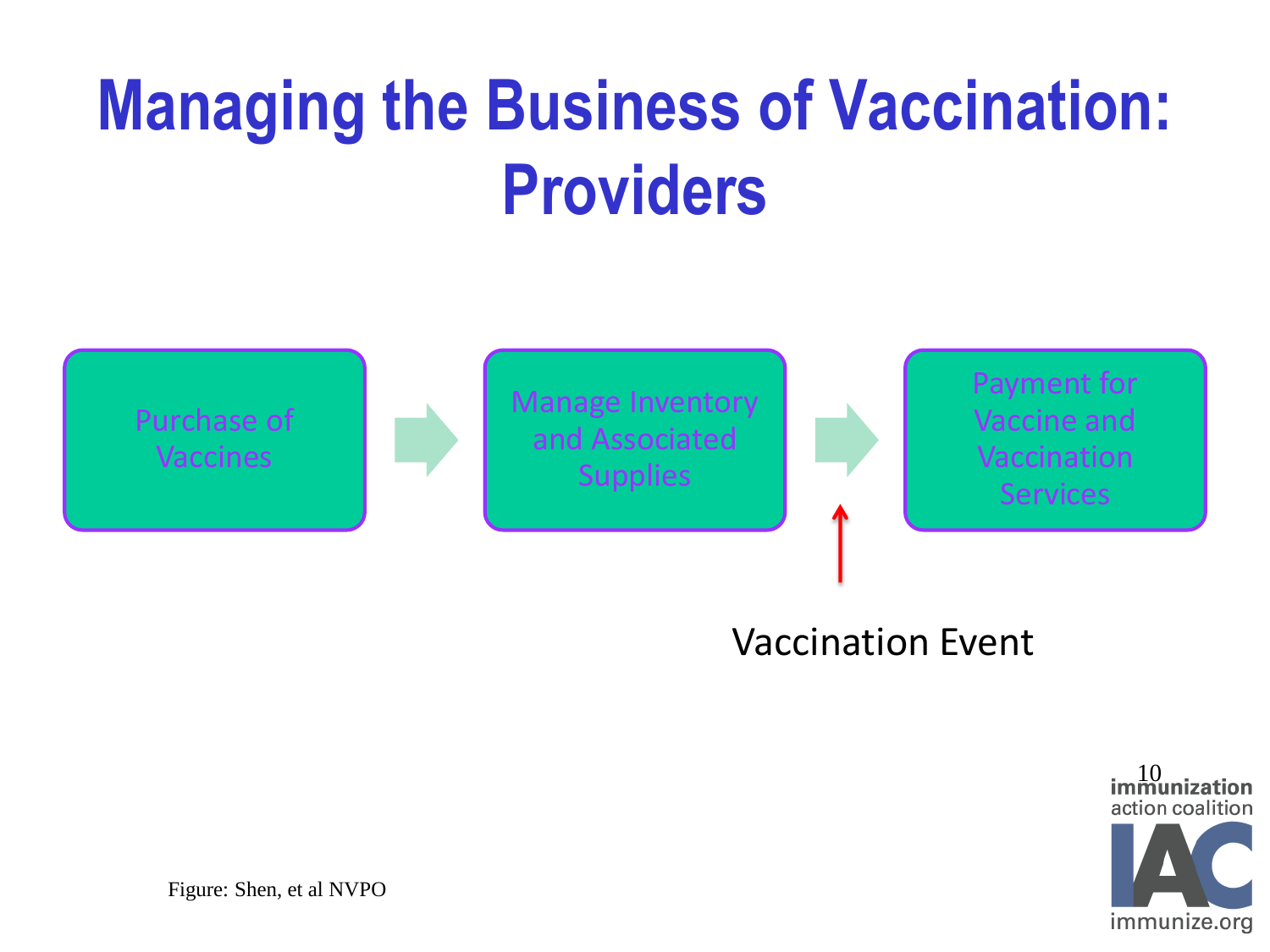### **What Does It Cost to Immunize?**

- **Vaccine purchase**
	- **Ordering**
	- **Tracking inventory**
	- **Deferred reimbursement**
- **Vaccine storage**
	- **Refrigerator/Freezer**
	- **Back-up power/Alarms**
	- **Insurance**
	- **Opportunity cost of inventory**
- **Vaccine administration**
	- **Staff time**
	- **Supplies**
	- **Documentation**
	- **Figuring out the billing**

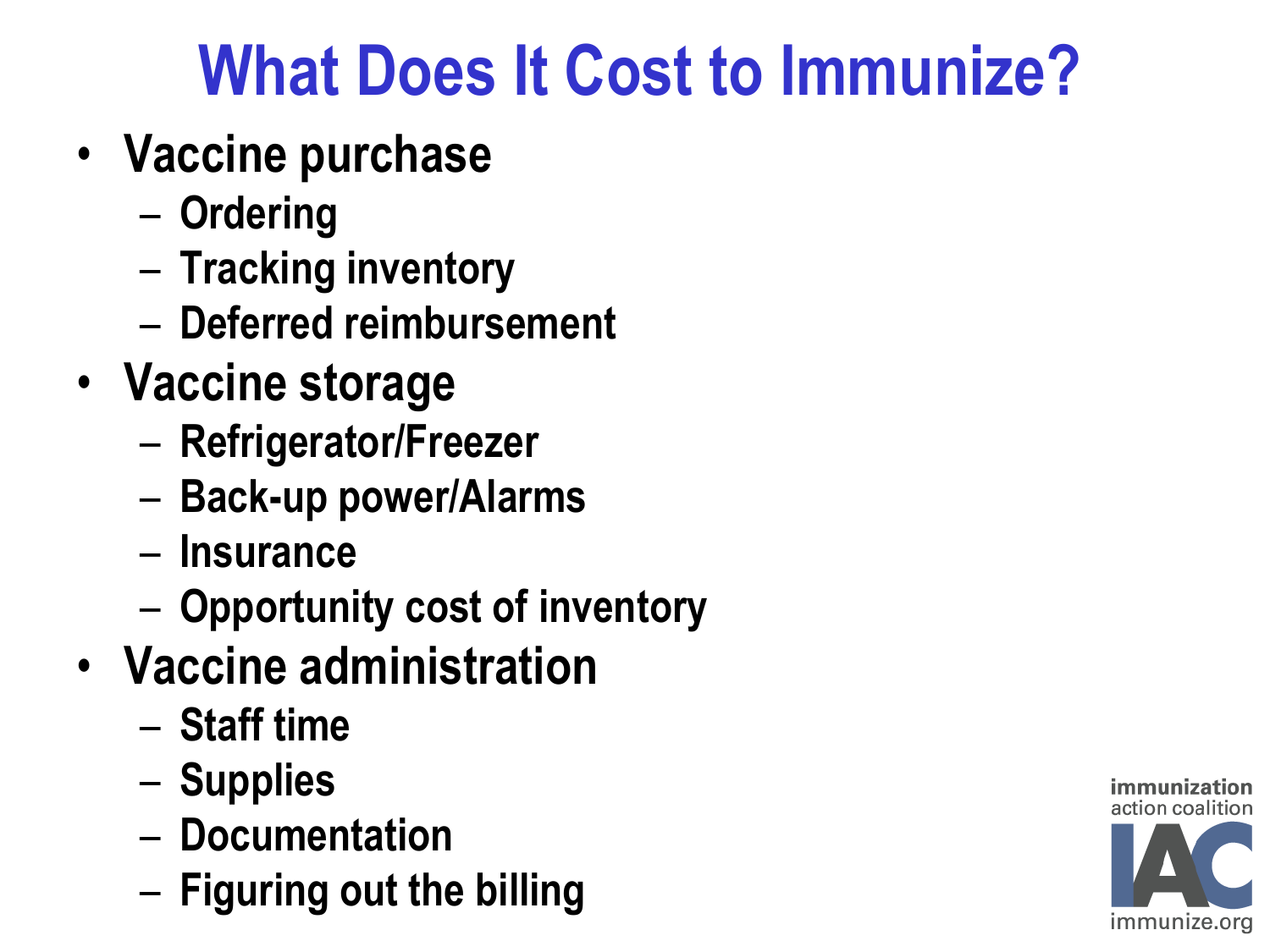## **Issues with the Purchase of Adult Vaccines**

- **Newer vaccines are more expensive**
- **There is no federal vaccine purchase program for adults**
- **Vaccine prices can vary as much as 3-fold from provider to provider depending on negotiated prices, which are confidential**
- **Adult vaccine providers do not have the benefits of economies of scale that pediatric practices have**

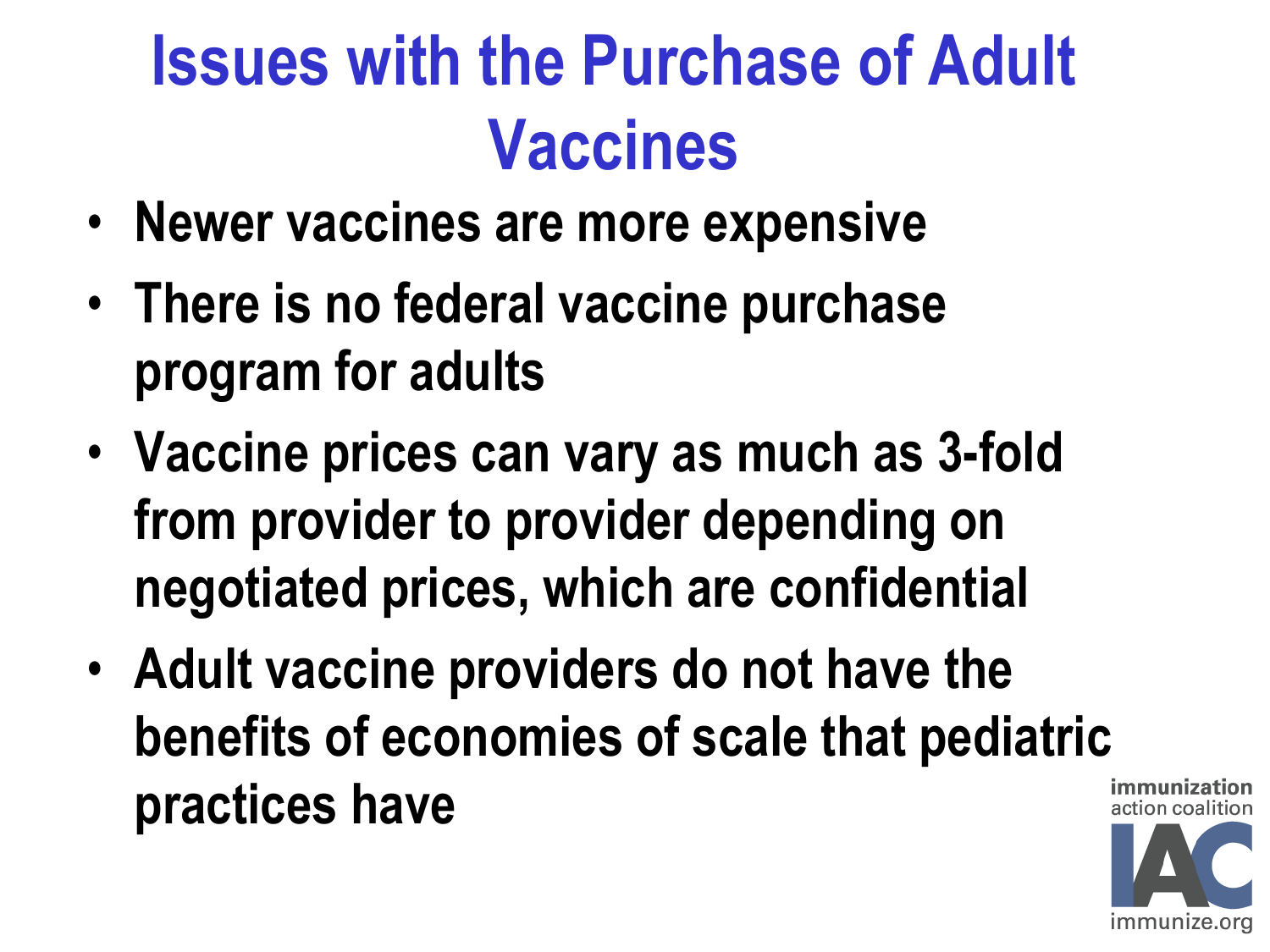## **Cost of Vaccine Storage and Handling**

- **Equipment: refrigerator/freezer, temperature monitoring devices**
- **Up front purchase costs**
- **Labor costs to order, track, maintain supply**
- **Backup power**
- **Insurance for inventory**
- **Opportunity cost of hundreds of thousands of dollars tied up in inventory**

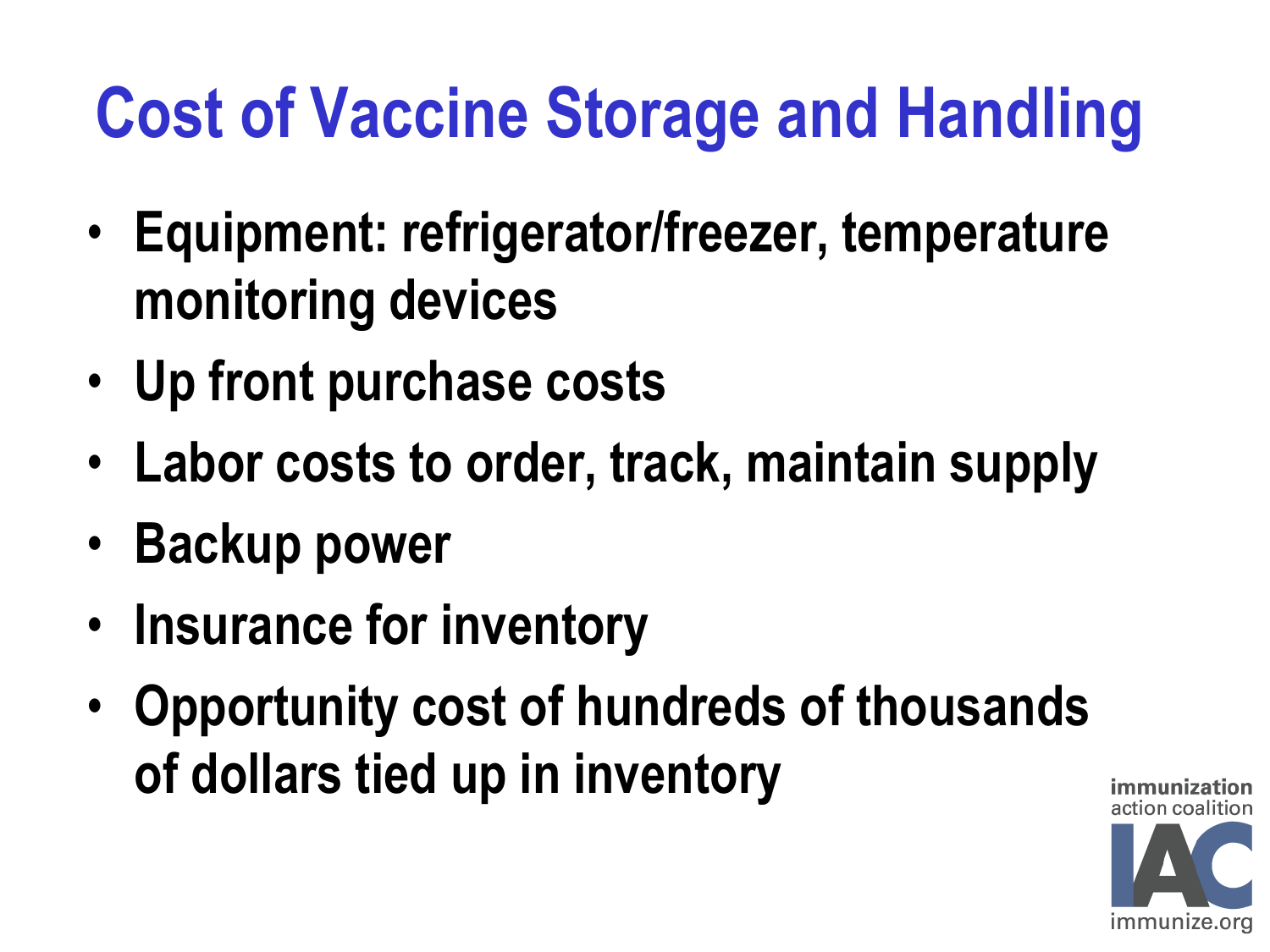# **Costs of vaccine administration**

- **Staff time:** 
	- **Discussions with parents**
	- **Vaccine administration**
	- **Documentation**
	- **Training**
- **Supplies**
- **Billing**

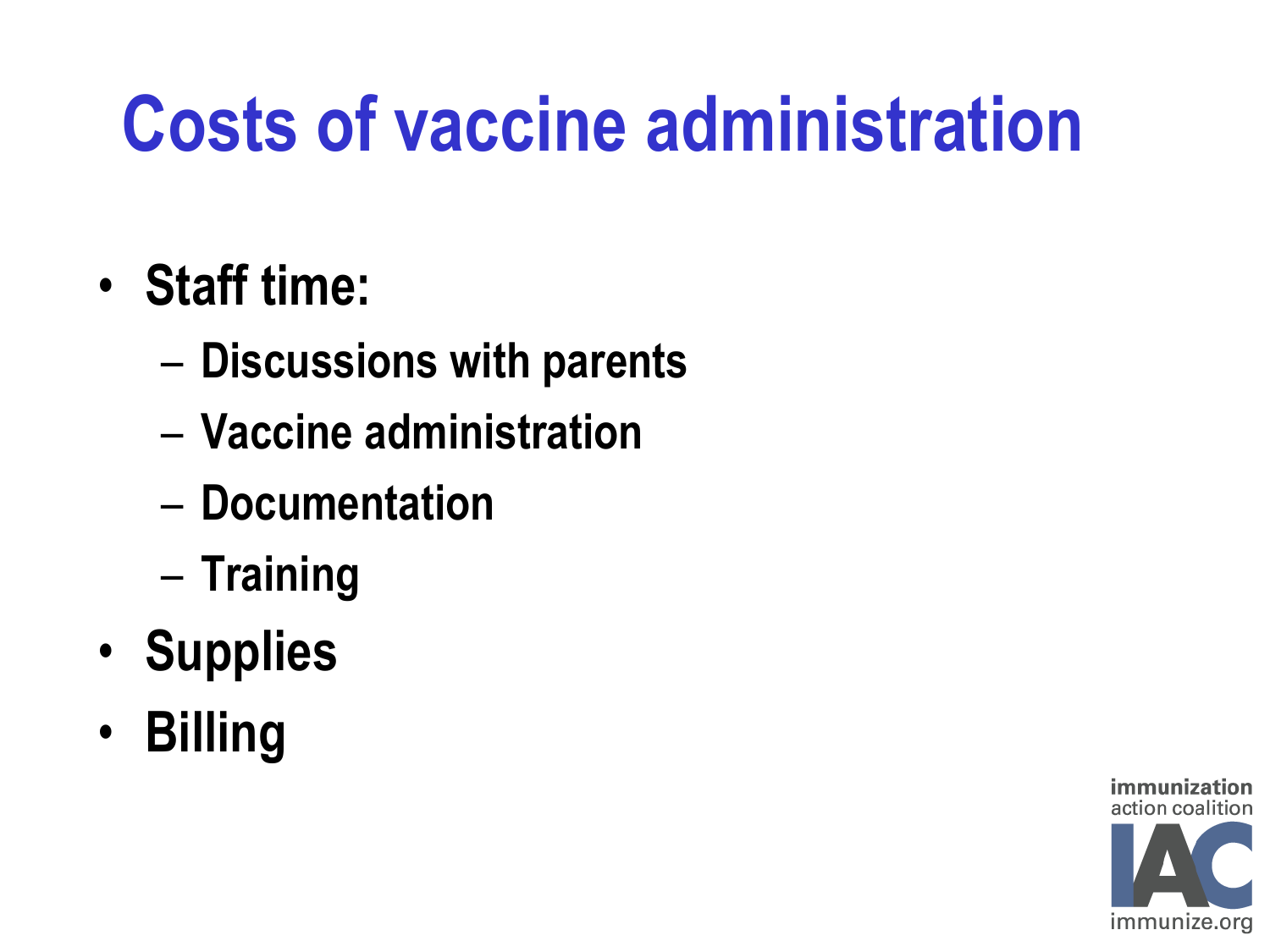### **Payment Coverage Challenges**

- **All routinely ACIP-recommended vaccines are covered at first dollar to the patient**
	- **No co-pays, coinsurance, deductibles**
- **In and out-of-network providers**
- **Medicare Part D**
- **Adequacy of payment to provider**
- **What do we do with the uninsured?**

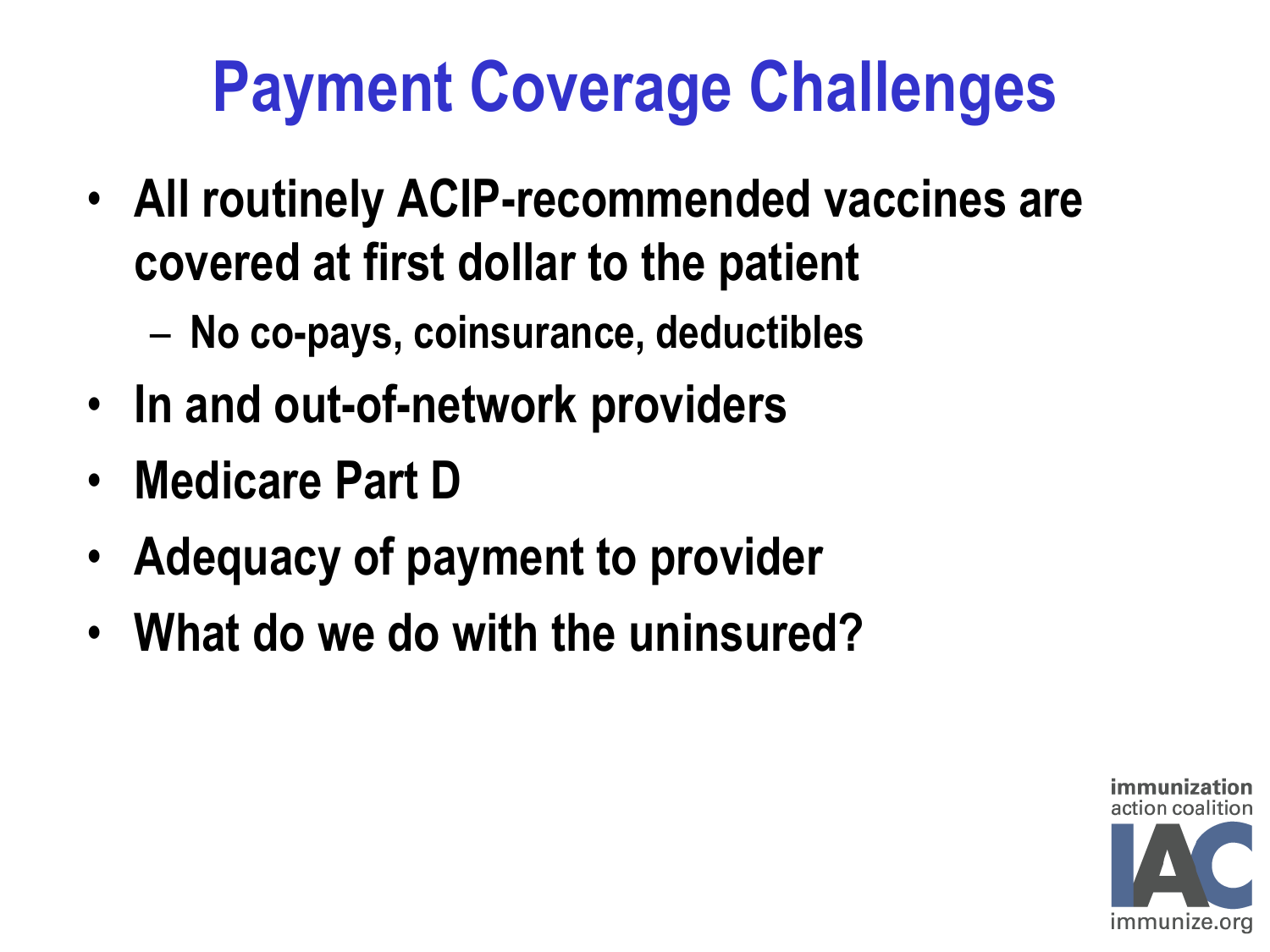## **Providers continue to find assessment difficult**

- **Must leverage health information technology**
	- **Integrating bidirectional data flow between IIS and EHRs**
		- **MIPS incentives need to be leveraged**
- **This costs \$\$\$**
- **What does financing mean for the provider?**

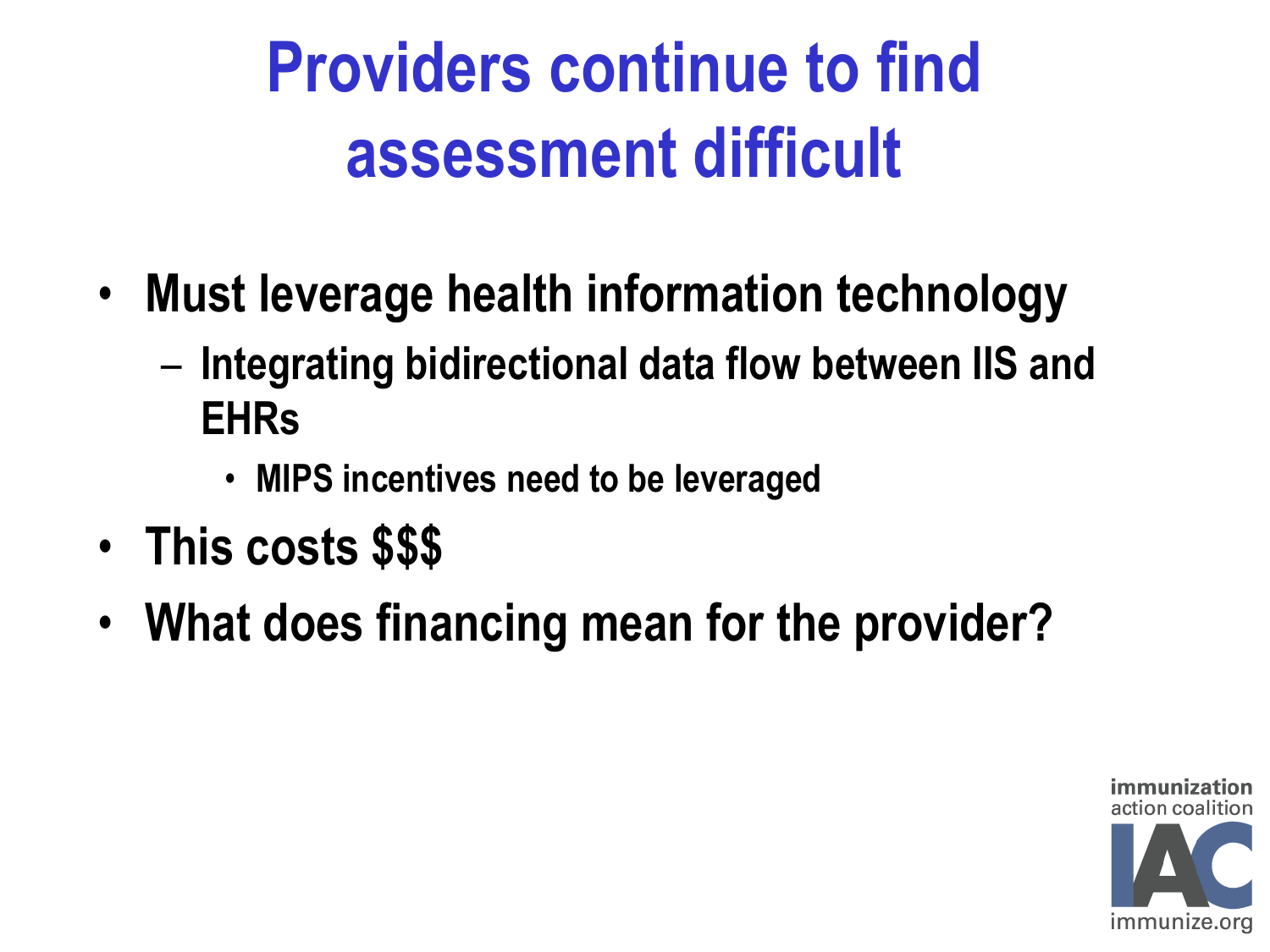# **Ongoing Efforts to Address Challenges**

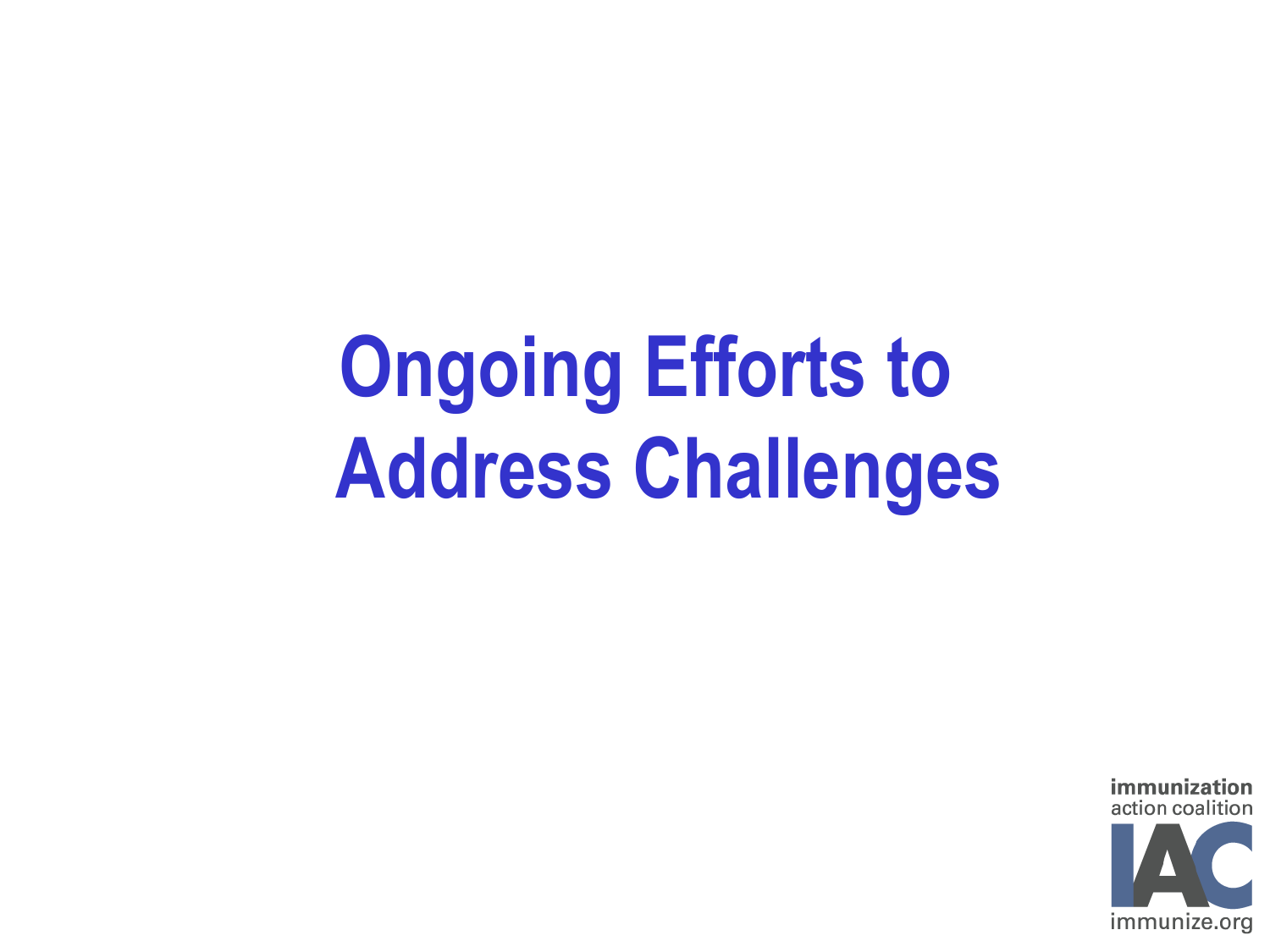#### **National Vaccine Advisory Committee (NVAC) Adult Working Group**

- **Issued "Pathway to Leadership for Adult Immunizations" report**
	- **"Financial impediments to vaccinations" identified as a major barrier**

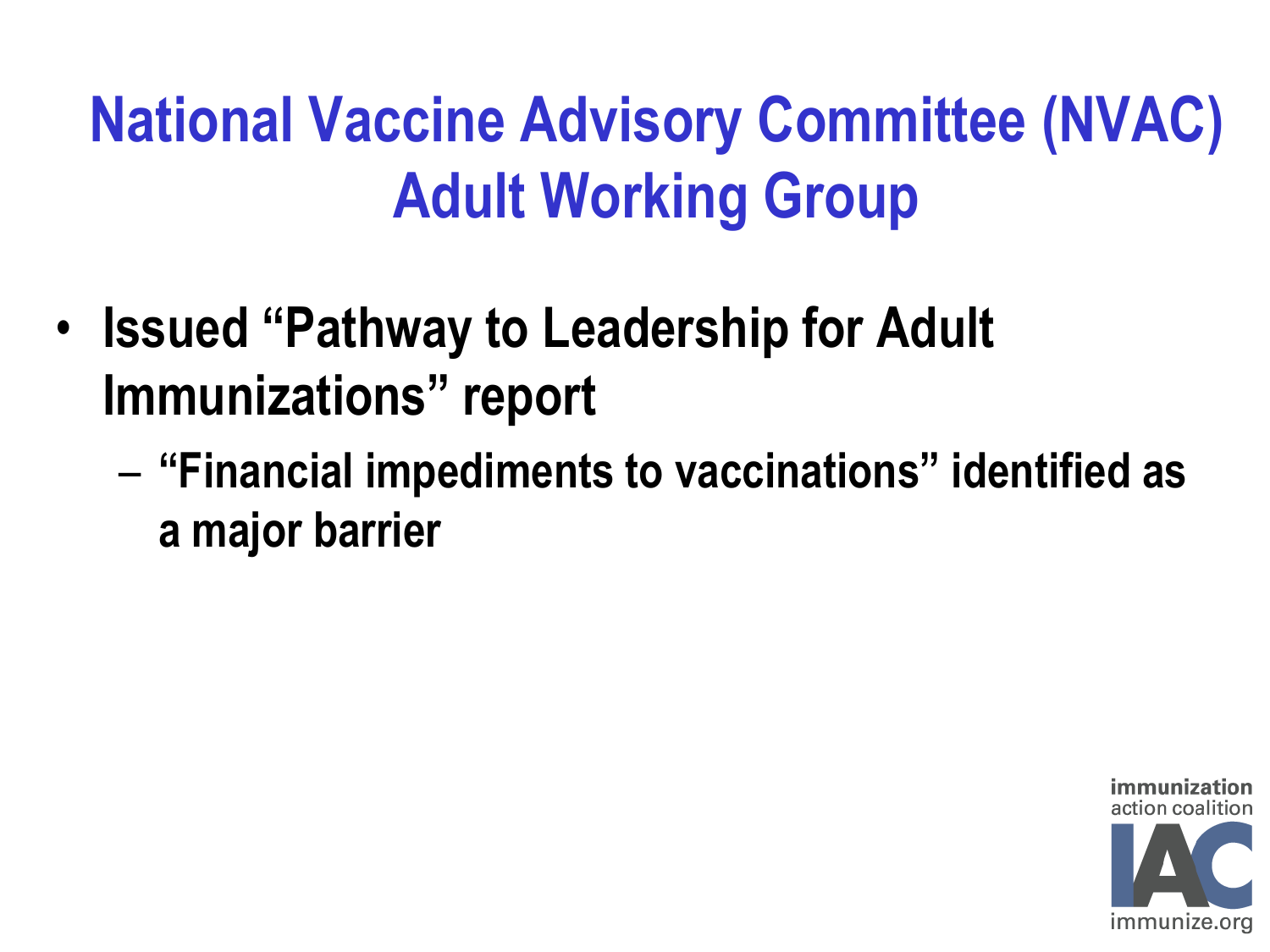#### **Financial barriers existed across multiple target populations**

- **Patients: may be unaware of recommended ACIP vaccines (or know fully covered under the ACA)**
- **Providers: may be learning the "business" of vaccination (not know coverage for payment and how to code)**
- **Payors: payment for vaccine (product) and administration (services)**

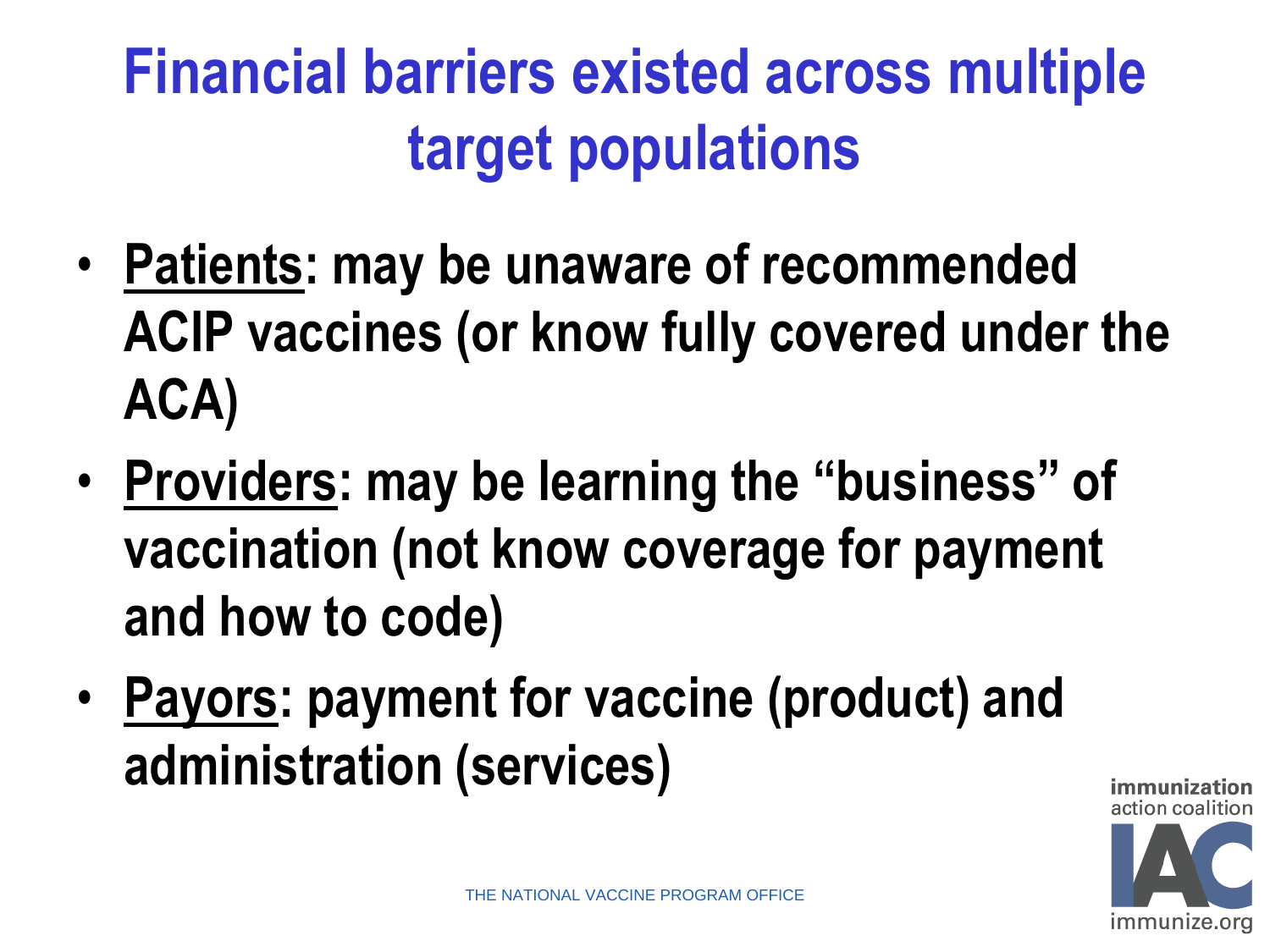#### **National Vaccine Advisory Committee (NVAC) Adult Working Group**

- **But there is fundamental lack of data and understanding about the actual costs to vaccinate an adult patient…**
	- **What are the data gaps to understanding financing barriers to providers for providing vaccination services?**
	- **What are the types of studies needed to better understand vaccine and vaccination costs associated with providing adult vaccines?**

immunize.org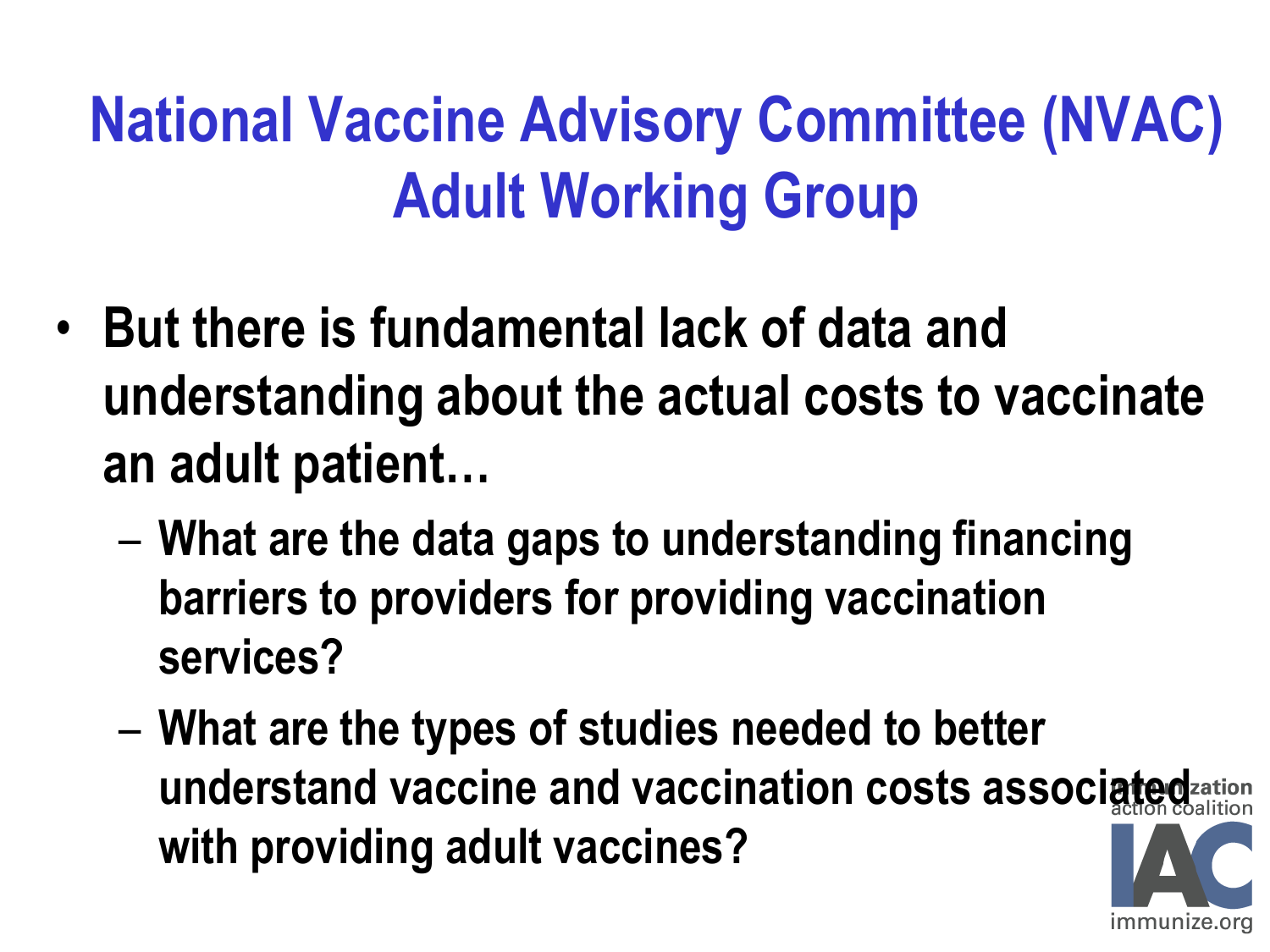#### **NVAC Adult WG recommendations to the HHS**

- **Recommendation #3 was to develop a strategic action plan comprising:**
	- **Improving general infrastructure**
	- **Expanding access to IZ**
	- **Implementing provider systems-based interventions**
	- **Increasing demand for vaccination**
	- **Research needs**

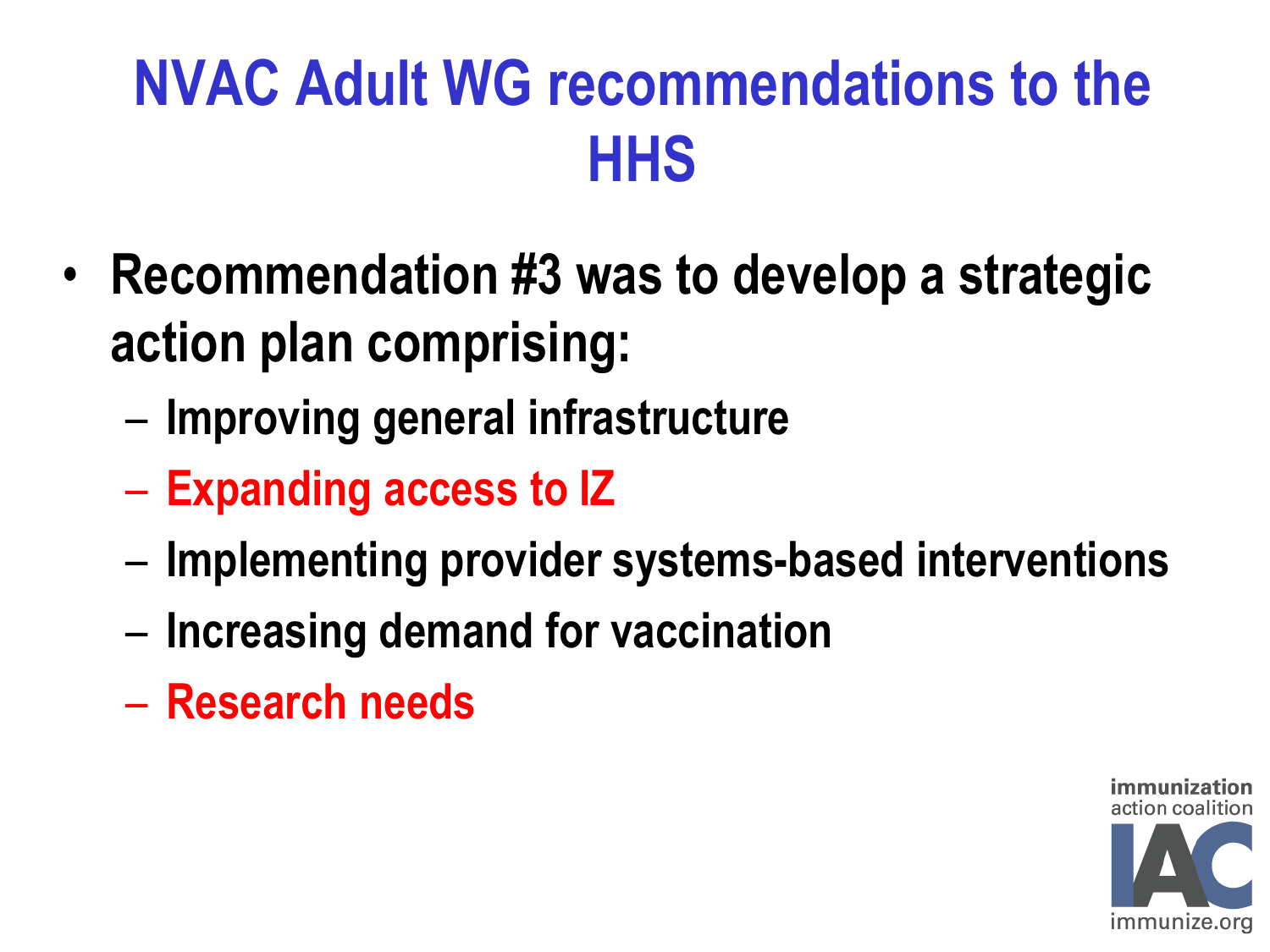#### **Research needs**

**a. Establishing costs of administering adult vaccines, and basing reimbursement of vaccine administration on these costs**

**b. Continued collection and evaluation of adult IZ data**

**c. Studying the econ benefits of adult IZ**

**d. Studying the impact of differing medical care reimbursement systems on vaccine uptake**

**e. Evaluation of HCP training**

**f. Studying adult health-care providers to further examine provider vaccine stocking and administration practices and the relationship to vaccination coverage disparities**

**g. Evaluation of the 2013–2014 Medicaid reimbursement modification**

**h. Studying public and provider knowledge, attitudes, and practices related to adult vaccination after implementation of these recommendations**

**i. Conducting a standardized evaluation of adult vaccination in nontraditional immunization venues**

**j. Better understanding the impact of health literacy on vaccinations and vaccination disparities**

**k. Researching the optimal use of social networking**

**l. Researching state-level policies and practices**

**m. Researching the development of new and improved vaccines and vaccine delivery systems**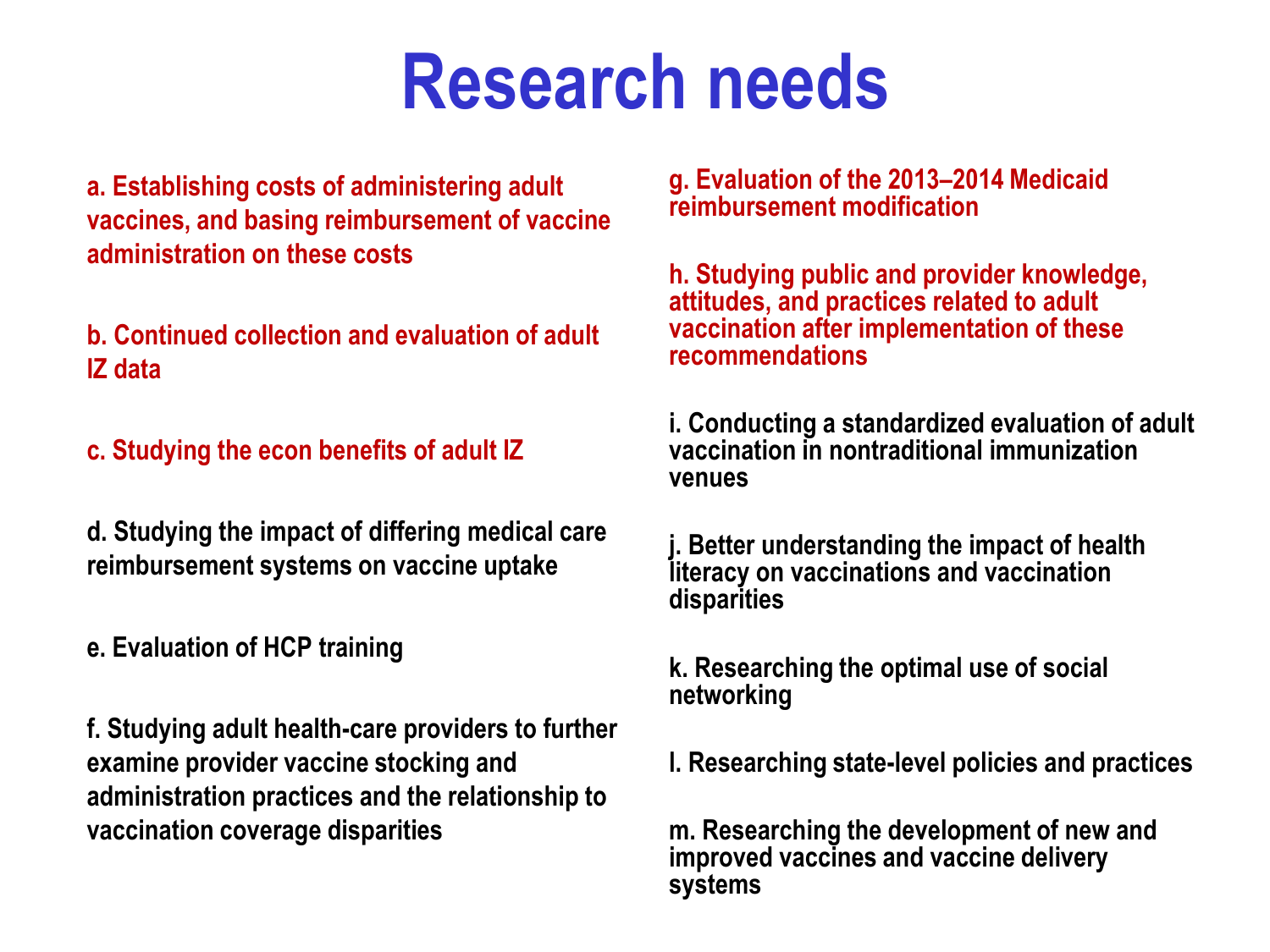#### **Can we learn from the pediatric experience?**

- **AMA and AAP co-organized 1st Immunization Congress in 2007**
- **One outcome was the development of an AAP business case for payer education**

American Academy of Pediatrics DEDICATED TO THE HEALTH OF ALL CHILDREN'



#### The Business Case for Pricing Immunization Administration

One of the goals of the American Academy of Pediatrics (AAP), shared by the American Academy of Family Physicians (AAFP) and the Centers for Disease Control and Prevention (CDC) Advisory Committee on  $\mid$ m munization  $Pr$ actices  $(ACIP)$  is to promote maximum immunization coverage for all infants, children, adolescents, and young adults. To achieve this goal, physicians must be paid for the full costs (direct and indirect) of vaccine product related expenses and vaccine administration expenses as well as the margin for overall overhead expenses. Because the private physician practice is the backbone of the immunization delivery infrastructure, payers must recognize that a pediatric practice is really a business entity and must run on sound, generally accepted business principles to remain viable. Vaccines are among the top overhead expenses for the pediatric practice. Therefore, payments must ensure reimbursement for the total direct and indirect practice expenses and a margin for both the vaccine product and the vaccine administration office costs and the time spent counseling families on the indications for and potential side effects of each vaccine product.

Immunization Administration Expenses: This service is separately reportable from the vaccine product. Some payers mistakenly try to maintain that inadequate vaccine payments can be made up by nominal immunization administration fees. However, these are two separate expenses and both need to be



#### The Business Case for Pricing Vaccines Revised March 2012

ie American Academy of Pediatrics (AAP), shared by the American Academy of Family ind the Centers for Disease Control and Prevention (CDC) Advisory Committee on ces (ACIP), is to promote maximum immunization coverage for all infants, children, adolescents, achieve this goal, physicians must be paid for the full costs (direct and indirect) of vaccine product-related expenses and vaccine administration expenses as well as the margin for overall overhead expenses. Because the private physician practice is the backbone of the immunization delivery infrastructure, public and private sector pavers must recognize that a pediatric practice is really a business entity and must run on sound, generally accepted business principles to remain viable. Vaccines are among the top overhead expenses for the pediatric practice. Therefore, payments must ensure recovery of the total direct and indirect practice expenses and a margin for both the vaccine product and the vaccine administration office costs and the time spent counseling families on the indications for and potential adverse effects of each vaccine product.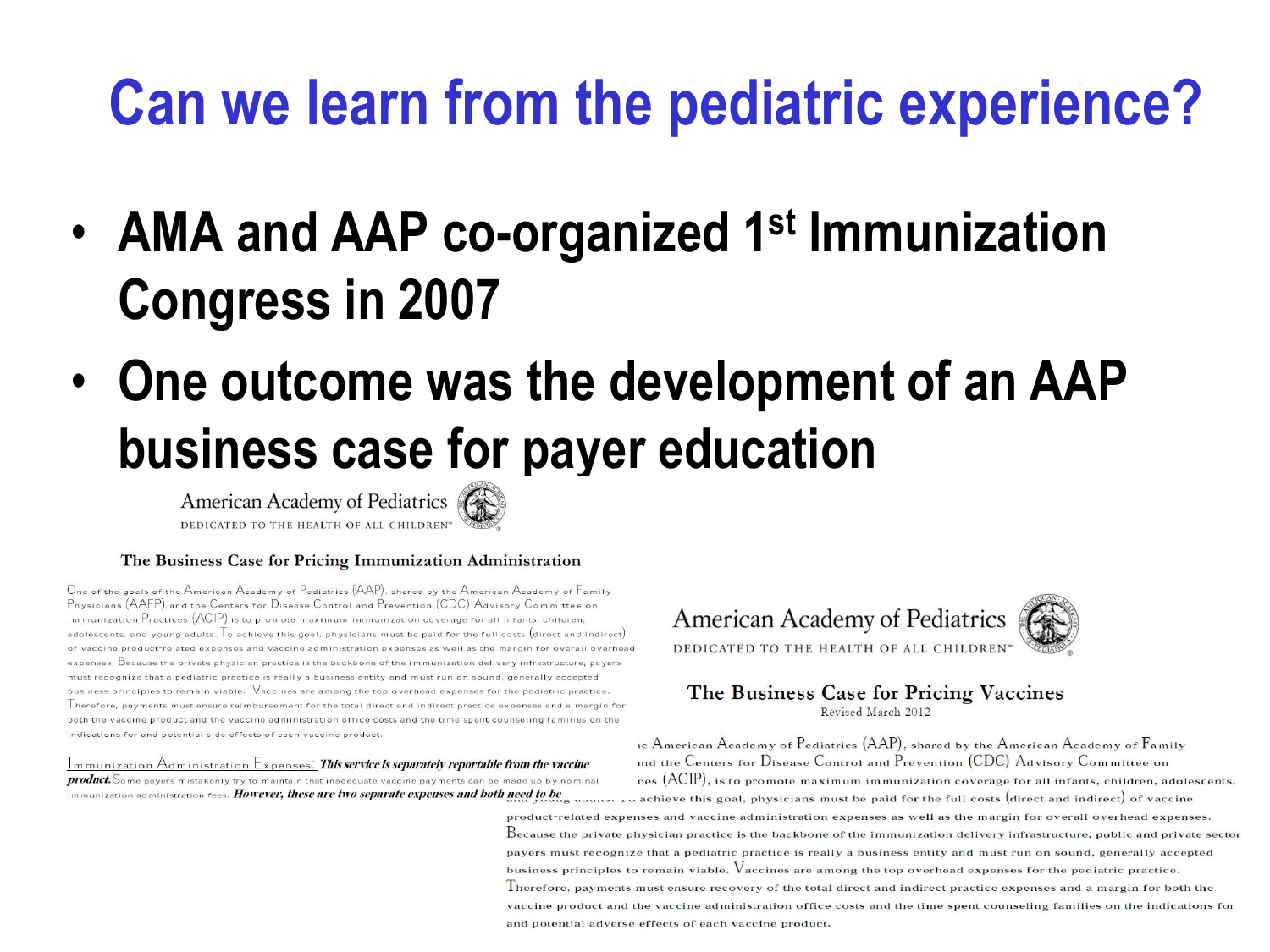#### **Can we learn from the pediatric experience?**

- **And the AAP has made strong effort to educate its providers on strategies such as:**
	- **Proper coding**
	- **Correct elements required for prompt and accurate payment**
	- **Tactics to lower cost of vaccines and vaccine administration (eg. group purchasing orders)**
	- **Ways to improve practice efficiency in delivering vaccines (eg. standing orders)**

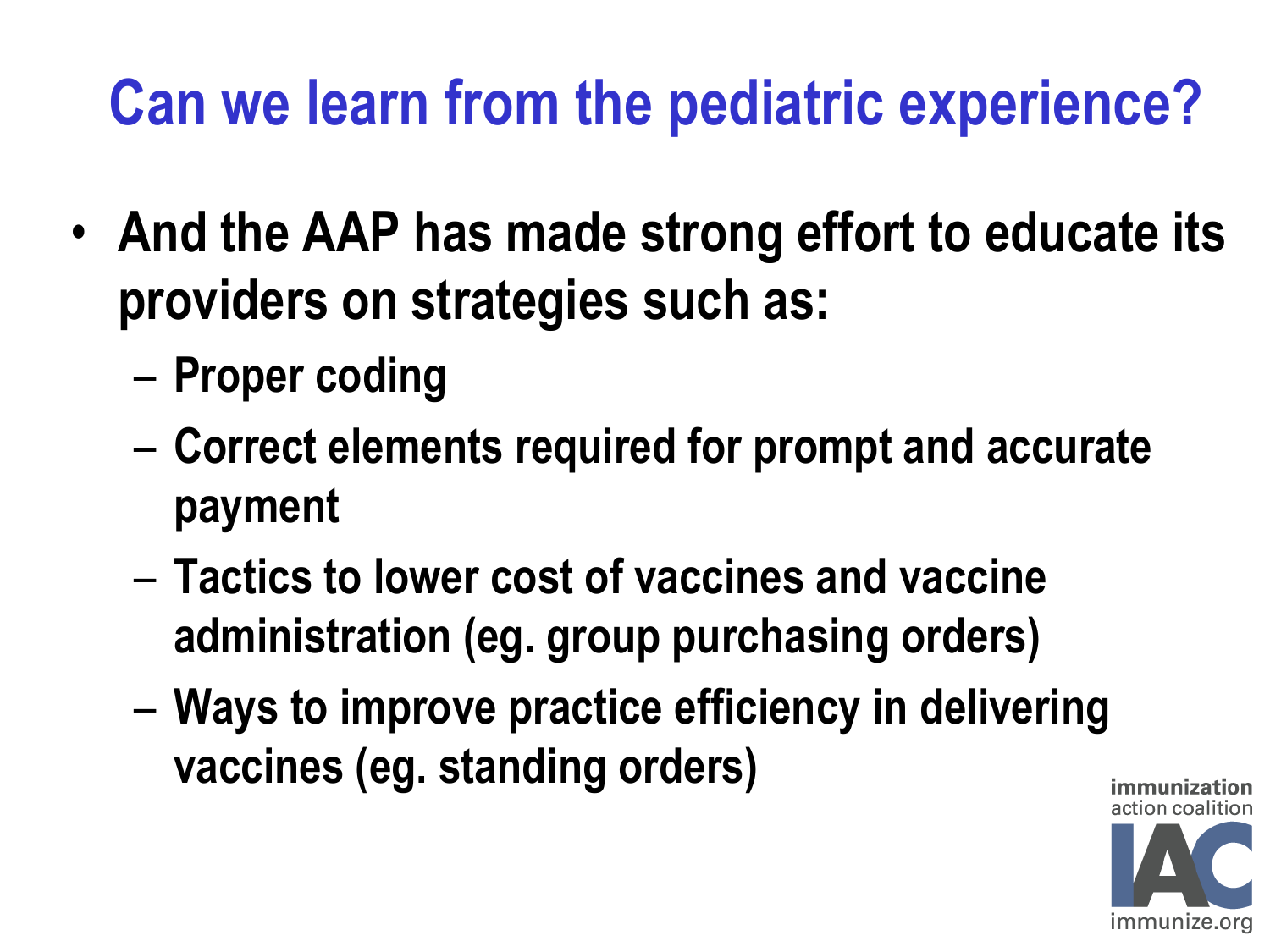#### **THE (FIRST EVER) NATIONAL ADULT IMMUNIZATION PLAN**



immunization action coalition immunize.org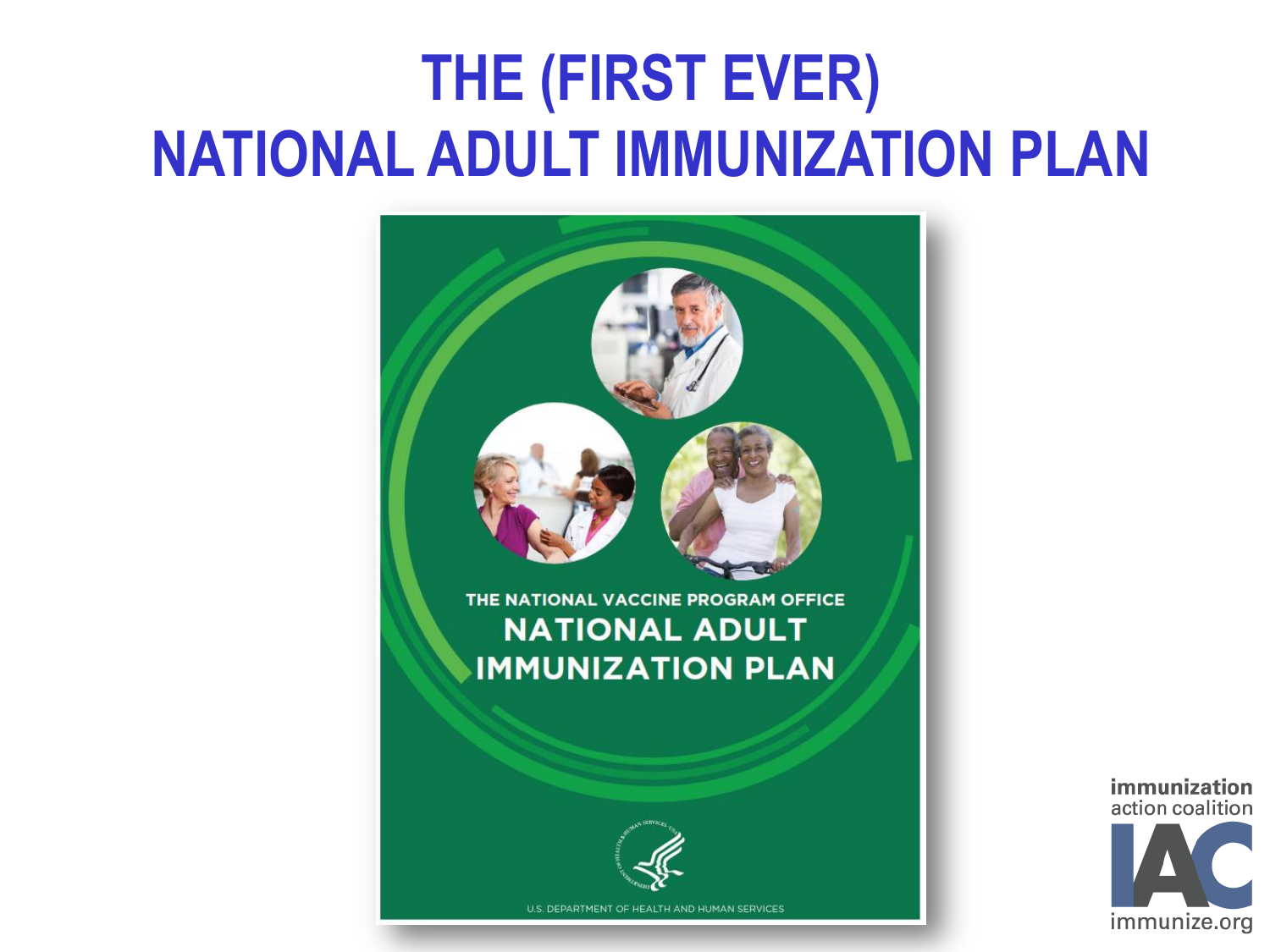#### **Four overarching goals**



**INFRASTRUCTURE** 

**GOAL 1:** 

Strengthen the adult immunization infrastructure

**ACCESS** 



**GOAL 2:** 

Improve access to adult vaccines

**DEMAND** 



**GOAL 3:** 

Increase community demand for adult immunizations **INNOVATE** 



**GOAL 4:** 

Foster innovation in adult vaccine development and vaccination related technologies



on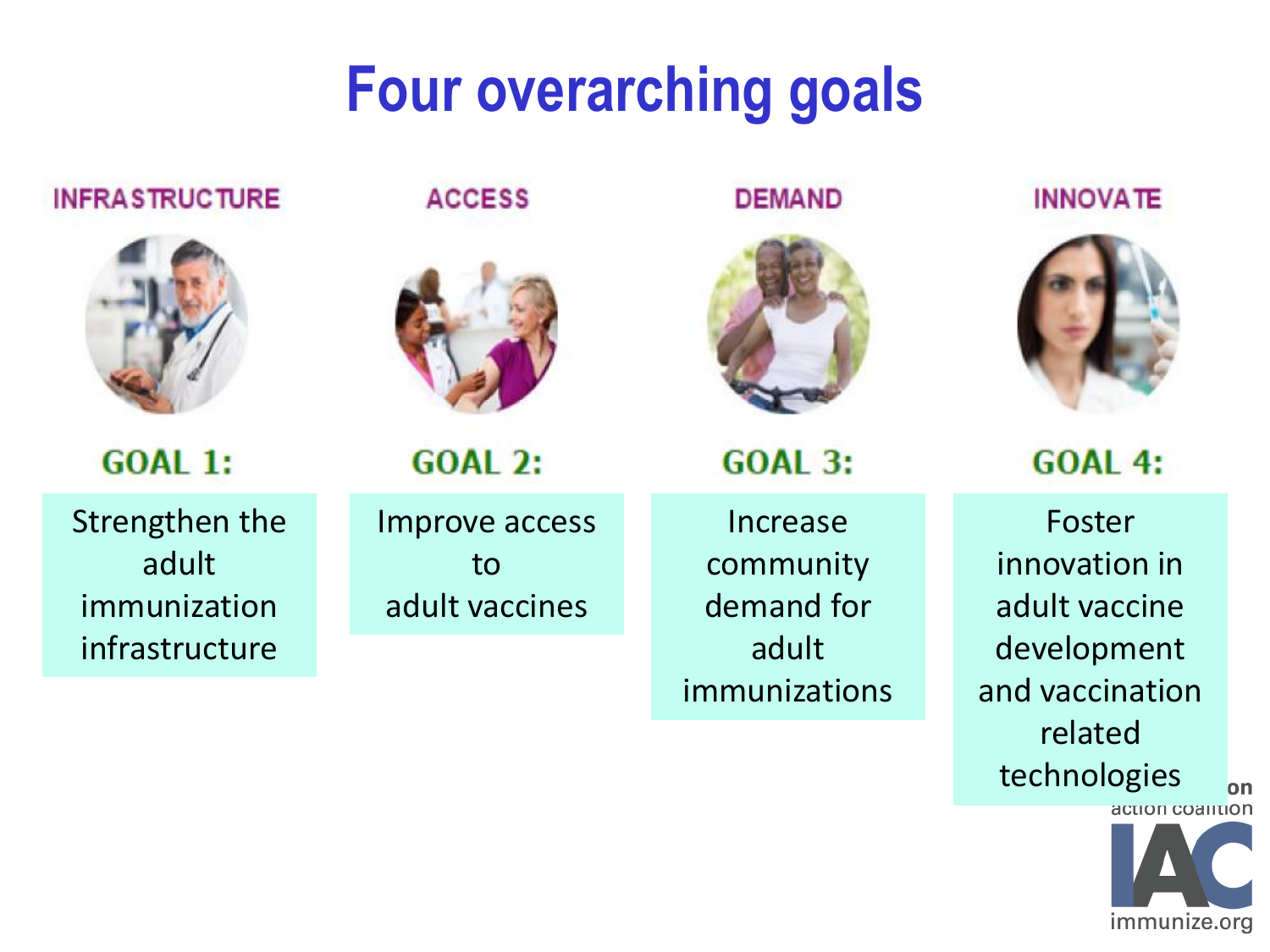#### **National Adult and Influenza Immunization Summit (The "Summit")**

- Our charge: Determine what we can do as the NAIIS and as individual organizations to improve adult and influenza vaccination rates:
	- Identifying data gaps and filling them
	- Identifying barriers and addressing them
- Working Groups
	- Provider and Access
	- Influenza
	- Quality Measures
		- Maternal, Adult composite, ESRD



*www.izsummitpartners.org*

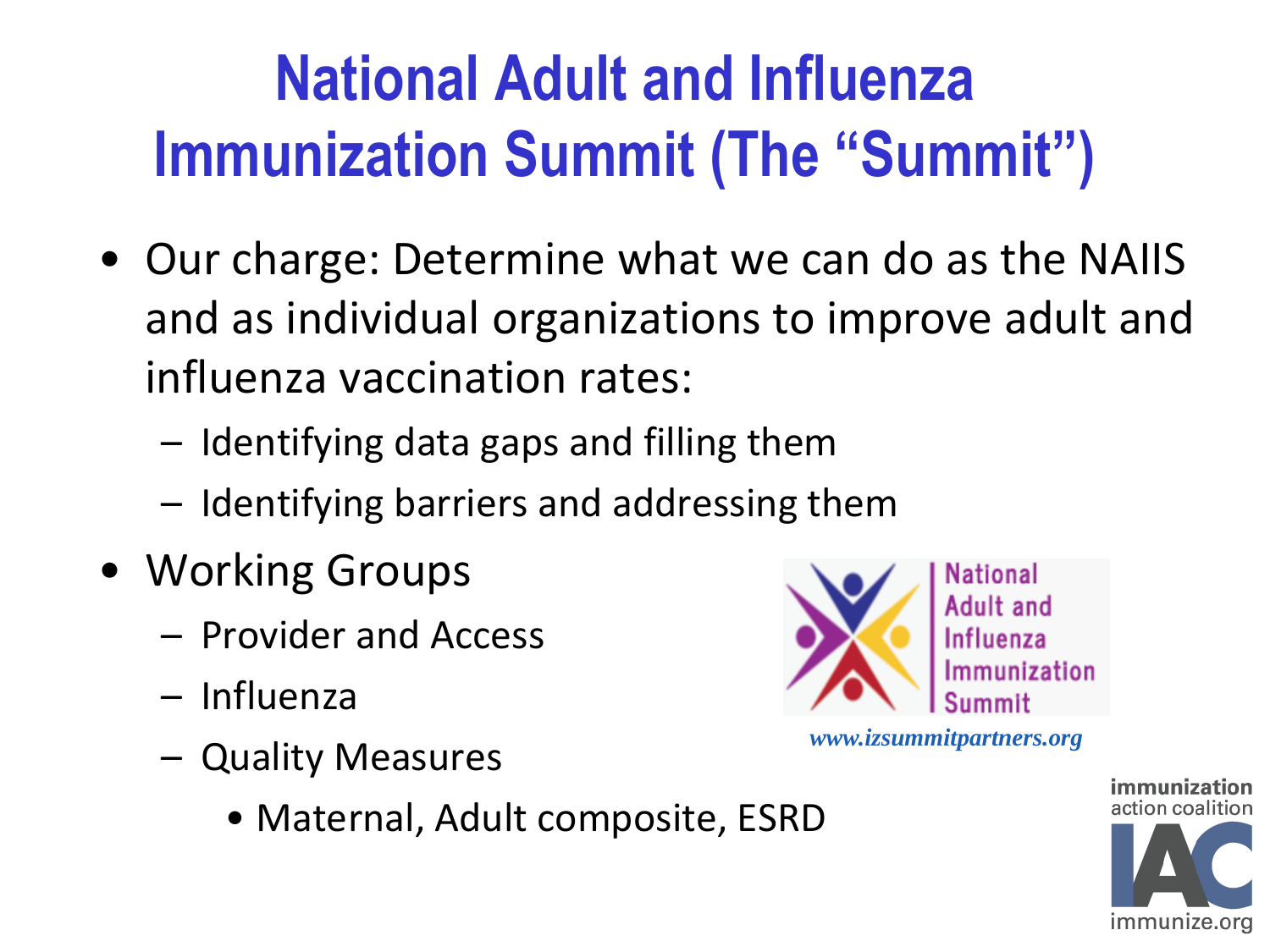#### **Manufacturers Provide Hotlines**

- **Many manufacturers provide hotlines to assist coders; these may also offer guidance for claims preparation, appeals, and specific payers' vaccine coverage and reimbursement policies**
- **Contact your vaccine representative to learn more about their reimbursement support services**

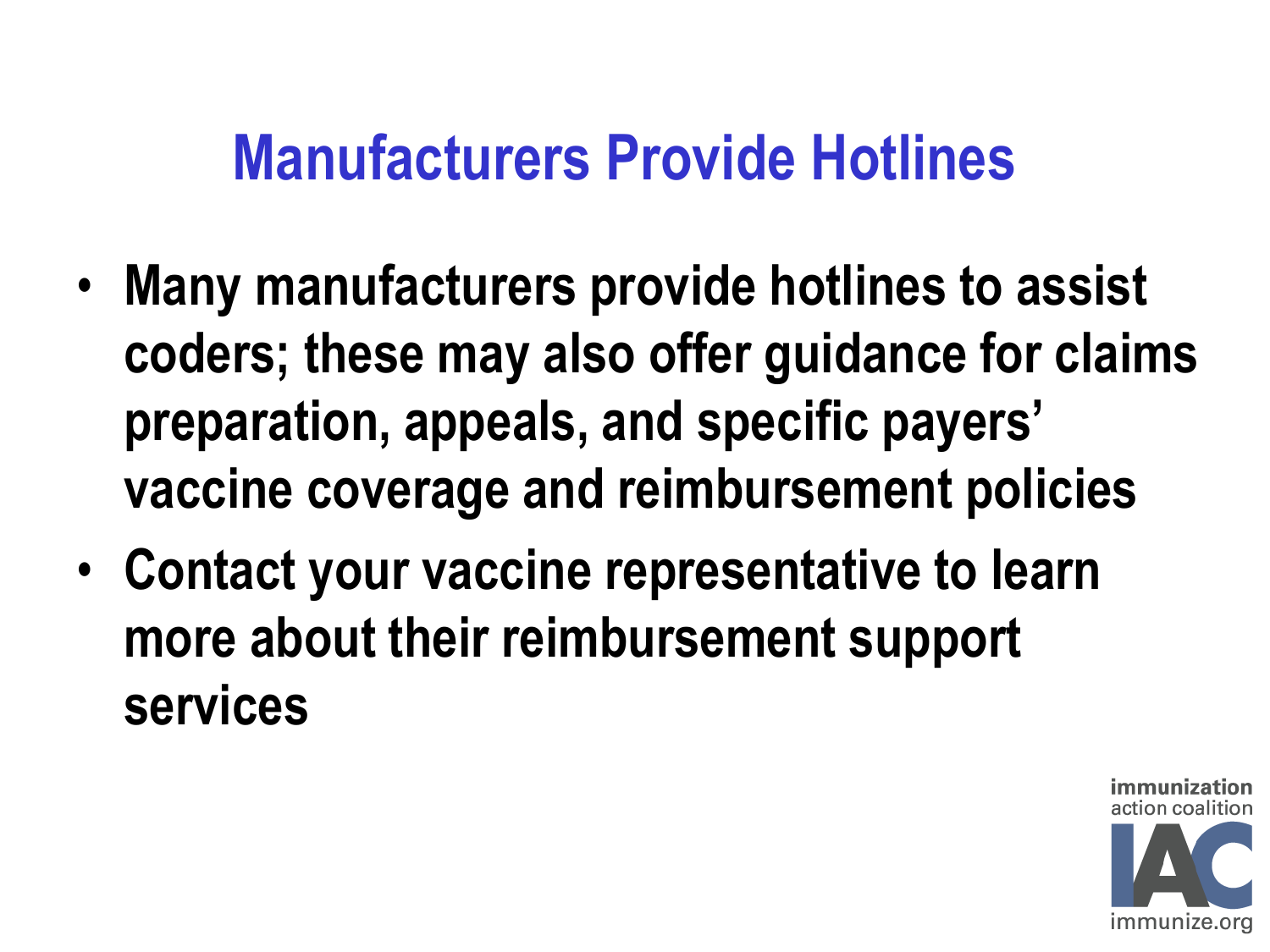# **Summit NEW Coding and Billing Website**



Adult and Influenza Immunization Summit

**WORKGROUPS** ANNUAL SUMMIT

SUMMIT AWARDS ADULT STANDARDS WORLD SUMMITS

#### **Coding and Billing for Adult Vaccinations**

A common problem that has been expressed by providers of adult vaccinations has been the intricacies and complexities associated with coding and billing for those services. Much discussion at meetings of the National Adult and Influenza Immunization Summit ("Summit") has focused on opportunities to provide information to providers to reduce the errors and confusion associated with coding and billing for adult vaccines. The Summit's Access and Provider Workgroup has developed this website in response to this identified need.

At this one web location, you will find the top questions identified with coding and/or billing for adult vaccinations, scenarios that detail how to go about coding and billing for adult vaccines, and collected resources from the Summit's medical association, public health, and vaccine manufacturing partners.

#### **Information Sections**

#### Top Questions on Coding and Billing for Vaccinations: Avoiding Common Errors

The Summit Provider and Access Workgroup surveyed partners and compiled the top questions associated with coding and billing for adult vaccines. Guidance was developed for each of these questions.

Scenarios: Straightforward Guidance for Dealing with Common Problems Encountered When Billing for Adult Vaccines

#### **Coding and Billing Subgroup Members**

**RESOURCES** 

- > Carolyn Bridges, CDC
- > Laura Lee Hall, Sustainable Healthy Communities
- > David Kim, CDC
- > Don Nicholson, TX Dept of Health
- > Jill Powelson, AMGA
- > Angela Shen, NVPO
- > L.J Tan, JAC
- > Laurel Wood, IAC

https://www.izsummit partners.org/naiisworkgroups/accessproviderworkgroup/codingand-billing/